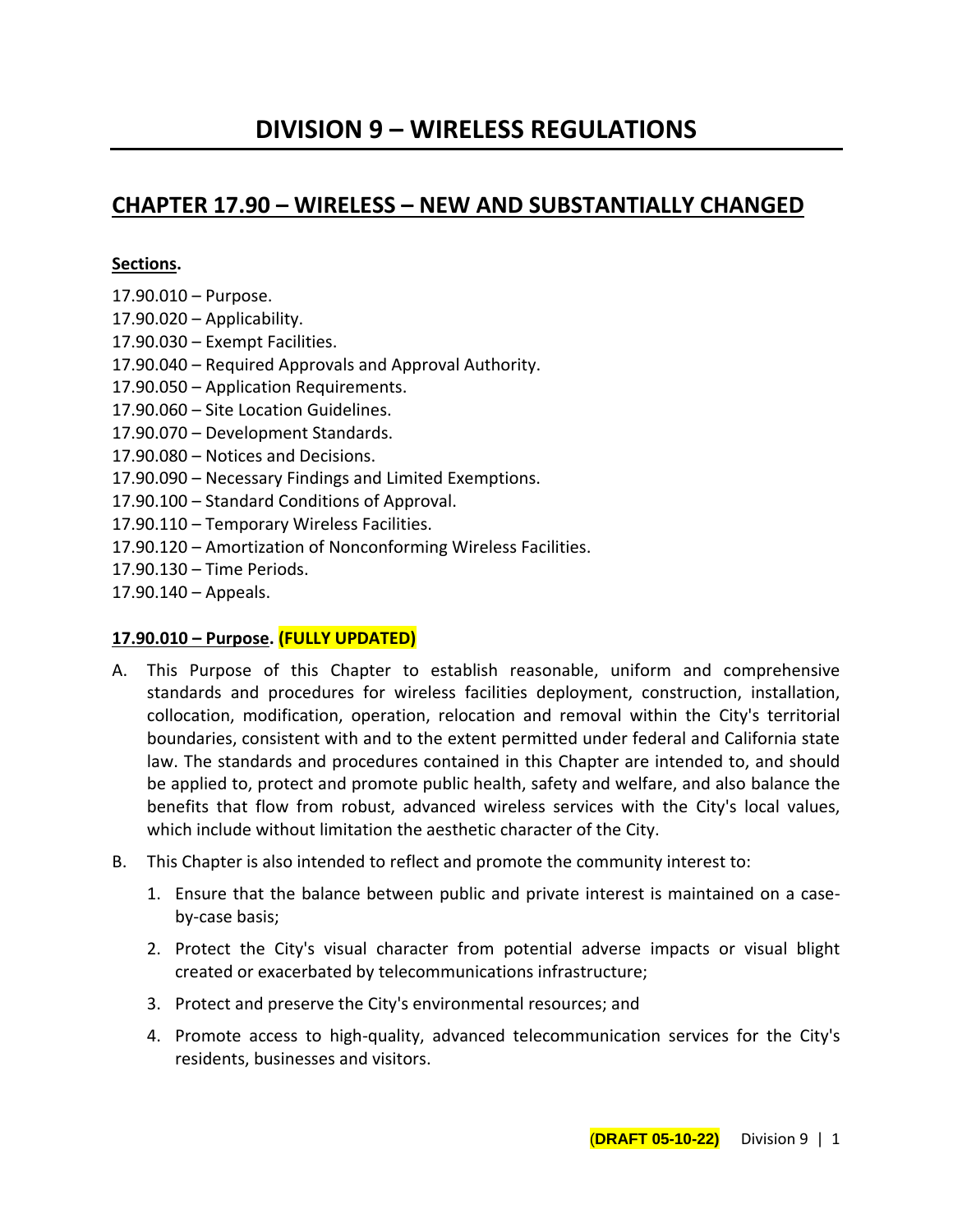- C. This Chapter is not intended to, nor shall it be interpreted or applied to:
	- 1. Prohibit or effectively prohibit any personal wireless service provider's ability to provide personal wireless services;
	- 2. Prohibit or effectively prohibit any entity's ability to provide any interstate or intrastate telecommunications service, subject to any competitively neutral and nondiscriminatory rules, regulations or other legal requirements for rights-of-way management;
	- 3. Unreasonably discriminate among providers of functionally equivalent services;
	- 4. Deny any request for authorization to place, construct or modify personal wireless service facilities on the basis of environmental effects of radio frequency emissions to the extent that such wireless facilities comply with the Federal Communications Commission's ("FCC's") regulations concerning such emissions;
	- 5. Prohibit any collocation or modification that the City may not deny under federal or California state law;
	- 6. Impose any unfair, unreasonable, discriminatory or anticompetitive fees that exceed the reasonable cost to provide the services for which the fee is charged; or
	- 7. Otherwise authorize the City to preempt any applicable Federal or State law.

## **17.90.020 – Applicability. (RENUMBERED)**

- A. **Applicable Wireless Facilities.** This Chapter applies to all existing wireless facilities within the City and all applications and requests for approval to construct, install, modify, collocate, relocate or otherwise deploy wireless facilities in the City, whether located or proposed to be located on private property or in the public right-of-way, unless exempted under Section 17.90.030 of this Chapter or governed under Chapter 17.92 (Wireless – Eligible Facilities Requests) of this Title.
- B. **Request for Approval Pursuant to Section 6409.** Any requests for approval to collocate, replace or remove transmission equipment at an existing wireless tower or base station submitted pursuant to Section 6409 of the Middle Class Tax Relief and Job Creation Act of 2012 ("Section 6409") will first be reviewed under Chapter 17.92 (Wireless – Eligible Facilities Requests) of this Title. Qualifying requests for Section 6409 approval will not be subject to this Chapter. To the extent that the applicant's request does not qualify for approval under Section 6409, the applicant may submit the same or a substantially similar application for approval under this Chapter.
- C. **Special Provisions for Small Wireless Facilities.** Notwithstanding any other provision in this Chapter, including any exemption under Section 17.90.030 of this Chapter, all small wireless facilities, as defined by the FCC in 47 C.F.R. § 1.6002(1), as may be amended or superseded, are subject to a permit, as specified in a City Council policy adopted by City Council Resolution. All small wireless facilities shall comply with the City Council's policy. If the policy is repealed, an application for a small wireless facility shall be processed pursuant to this Chapter.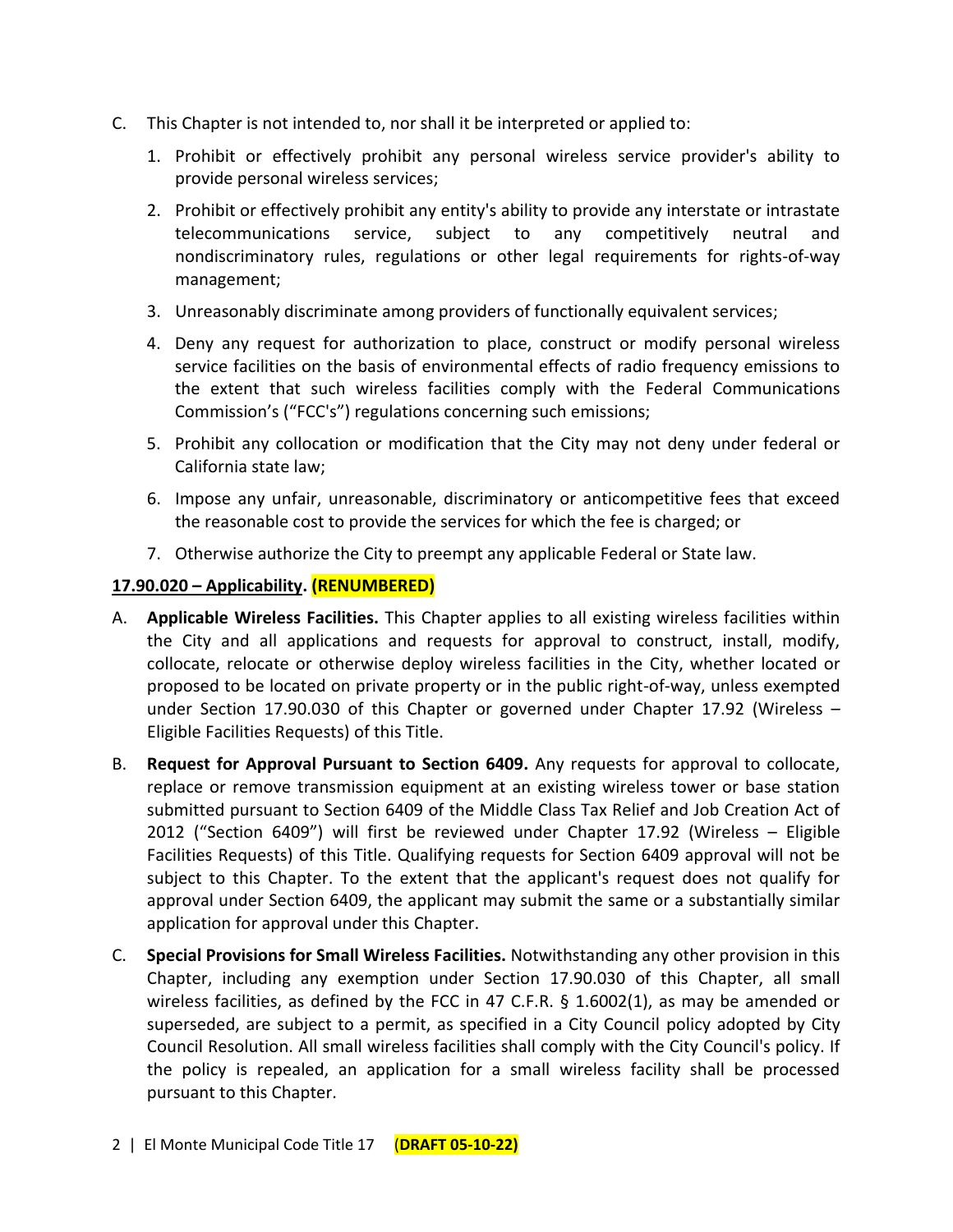## **17.90.030 – Exempt Facilities. (RENUMBERED)**

Notwithstanding the provisions in Subsection 17.90.020(A) of this Chapter, this Chapter shall not be applicable to:

- A. Wireless facilities owned and operated by the City for public purposes;
- B. Wireless facilities installed on City property located outside the public right-of-way;
- C. Wireless facilities installed on City property in the public right-of-way pursuant to a valid master license agreement with the City;
- D. Amateur radio facilities;
- E. OTARD antennas;
- F. Wireless facilities installed completely indoors and intended to extend signals for personal wireless services in a personal residence or a business (such as a femtocell or indoor distributed antenna system);
- G. Wireless facilities or equipment owned and operated by CPUC-regulated electric companies for use in connection with electrical power generation, transmission and distribution facilities subject to CPUC General Order 131-D; and
- H. Routine maintenance and repair performed on existing wireless facilities.

## **17.90.040 – Required Approvals and Approval Authority. (RENUMBERED)**

- A. **Conditional Use Permit.** A Conditional Use Permit, subject to the Planning Commission's review and approval, in accordance with the procedures and standards found in Chapter 17.123 (Conditional and Minor Use Permits) of this Title, is required for:
	- 1. All new freestanding wireless facilities;
	- 2. All new wireless facilities and collocations, revisions or other changes to existing wireless facilities that require a limited exception pursuant to Section 17.90.090 of this Chapter; and
	- 3. All new wireless facilities and collocations, revisions or other changes to existing wireless facilities not subject to an Administrative Wireless Permit.
- B. **Administrative Wireless Permit.** An Administrative Wireless Permit, subject to the Public Works Department's review and approval for facilities in the public-right-of-way and the Planning Division's review and approval for all other facilities, in accordance with the procedures and standards of this Chapter, is required for:
	- 1. All new wireless facilities and collocations, modifications or other changes to existing wireless facilities located in the public rights-of-way;
	- 2. All new stealth wireless facilities (e.g. building and towers); and
	- 3. All collocations, revisions or other changes to existing stealth facilities (e.g. on existing buildings and towers).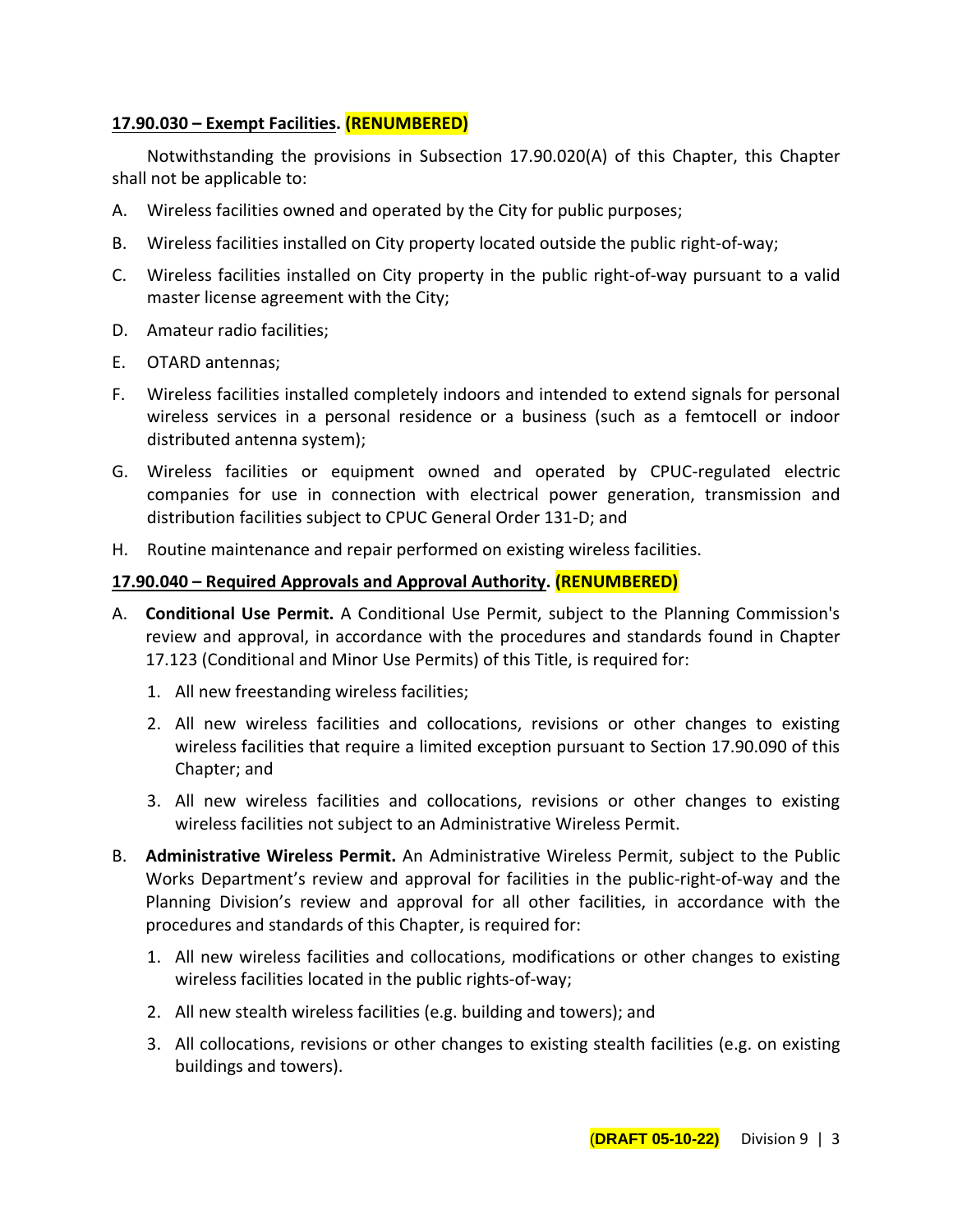- C. **Temporary Wireless Permit.** A Temporary Wireless Permit, subject to the Public Works Department's review and approval for facilities in the public-right-of-way and the Planning Division's review and approval for all other facilities, in accordance with the procedures and standards of Section 17.90.110 of this Chapter, unless deployed in connection with an emergency pursuant to Subsection 17.90.110(B) of this Chapter.
- D. **Other Permits and Regulatory Approvals.** In addition to any Conditional Use Permit, Administrative Wireless Permit, Temporary Wireless Permit or other permit or approval required under this Chapter, the applicant must obtain all other permits and regulatory approvals as may be required by any other federal, state or local government agencies. This may include, without limitation, any permits and/or regulatory approvals issued by other City Departments. Furthermore, any permit or approval granted under this Chapter, or deemed granted or deemed approved by law, shall remain subject to any and all lawful conditions and/or legal requirements associated with such other permits or regulatory approvals.

# **17.90.050 – Application Requirements. (FULLY UPDATED)**

- A. **Application Required.** The City shall not approve any request for a Conditional Use Permit, Administrative Wireless Permit or Temporary Wireless Permit except upon a duly filed application consistent with this Section and any other written rules the Community Development Director or Public Works Director may establish from time to time in any publicly-stated format.
- B. **Application Content.** All applications for a Conditional Use Permit, Administrative Wireless Permit or Temporary Wireless Permit must include all the information and materials required by the Community Development Director and Public Works Director for the application. In addition, the City Council authorizes the Community Development Director and Public Works Director to do the following:
	- 1. Develop, publish and from time-to-time update or amend permit application requirements, forms, checklists, guidelines, informational handouts and other related materials that are found necessary, appropriate or useful for processing any application governed under this Chapter; and
	- 2. Establish other reasonable rules and regulations, which may include, without limitation, regular hours for appointments with applicants, as deemed necessary or appropriate to organize, document and manage the application intake process. All such rules and regulations must be in written form and publicly stated to provide applicants with prior notice.
- C. **Procedures for a Duly Filed Application.** Any application for a Conditional Use Permit or Administrative Wireless Permit will not be considered duly filed unless submitted in accordance with the procedures in this Subsection:
	- 1. Pre-submittal conference:
		- a. Before application submittal, the applicant must schedule and attend a presubmittal conference with the Planning Division for all proposed projects subject to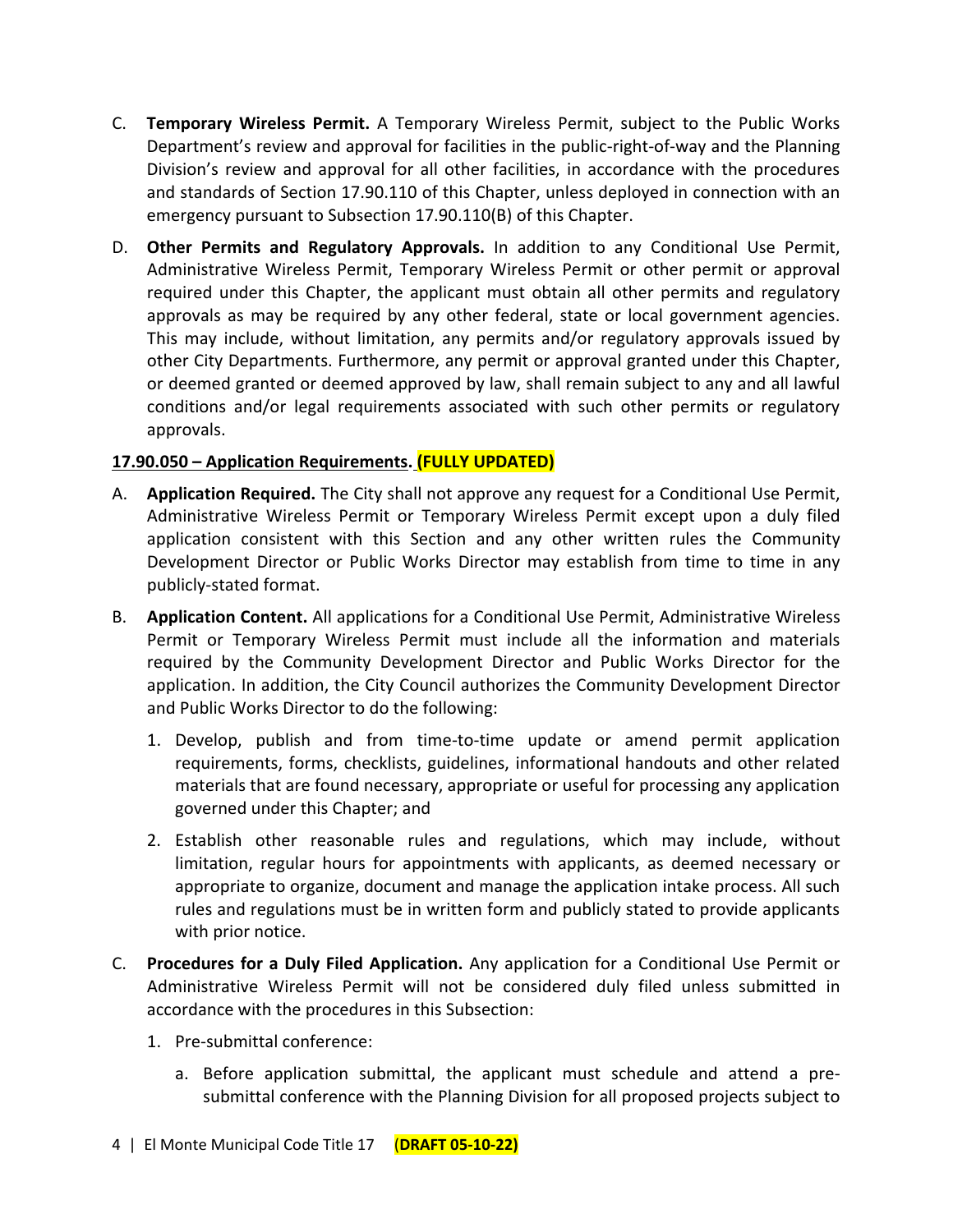a Conditional Use Permit or with the Public Works Department that involve the deployment of more than five (5) facilities in the public right-of-way. Pre-submittal conferences for all other proposed projects are strongly encouraged but not required.

- b. The pre-submittal conference is intended to streamline the review process through informal discussion that includes, without limitation, the appropriate project classification and review process, any latent issues in connection with the proposed or existing wireless tower or base station, including compliance with generally applicable rules for public health and safety; potential concealment issues or concerns (if applicable); coordination with other City Departments responsible for application review; and application completeness issues.
- c. To mitigate unnecessary delays due to application incompleteness, applicants are encouraged (but not required) to bring any draft applications or other materials so that City may provide informal feedback and guidance about whether such applications or other materials may be incomplete or unacceptable.
- d. The City shall use reasonable efforts to provide the applicant with an appointment within five (5) working days after receiving a written request and any applicable fee or deposit to reimburse the City for its reasonable costs to provide the services rendered in the pre-submittal conference.
- 2. Submittal appointment:
	- a. All applications must be submitted to the City at a pre-scheduled appointment. Applicants may submit up to five (5) applications per appointment with the Public Works Department for all facilities in the public right-of-way and the Planning Division for all other facilities.
	- b. The City shall use reasonable efforts to provide the applicant with an appointment within five (5) working days after receiving a written request and, if applicable, confirms that the applicant complied with the pre-submittal conference requirement. Any application received without an appointment, whether delivered in-person, by mail or through any other means, will not be considered duly filed unless the applicant received a written exemption from the Community Development Director or Public Works Director prior to the submittal.
- D. **Applications Deemed Withdrawn.** To promote efficient review and timely decisions, any application governed under this Chapter will be automatically deemed withdrawn by the applicant when the applicant fails to tender a substantive response to the City within 90 calendar days after the application was deemed incomplete in a written notice to the applicant. The Community Development Director or Public Works Director, at their discretion, may grant a written extension for up to an additional 30 calendar days when the applicant submits a written request prior to the 90th day that shows good cause to grant the extension. Delays due to circumstances outside the applicant's reasonable control will be considered good cause to grant the extension.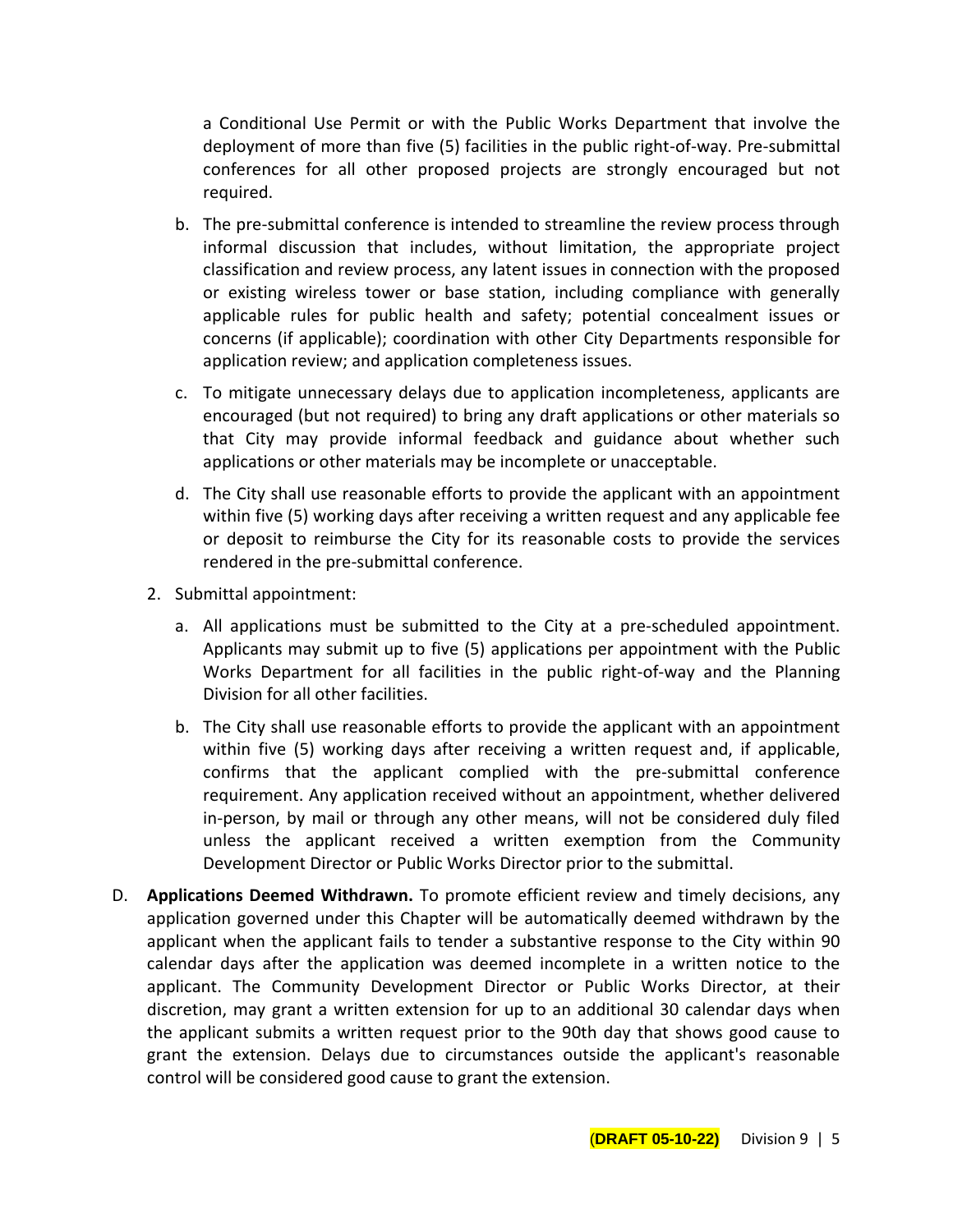#### E. **Peer and Independent Consultant Review:**

- 1. Authorization. The City Council authorizes the Community Development Director and Public Works Director to, at their discretion, select and retain an independent consultant with specialized training, experience and/or expertise in telecommunications issues in connection with any permit application.
- 2. Scope. The Community Development Director and Public Works Director may request an independent consultant review on any issue that involves specialized or expert knowledge in connection with wireless facilities deployment or permit applications for wireless facilities, which include without limitation:
	- a. Permit application completeness and/or accuracy;
	- b. Pre-construction planned compliance with applicable regulations for human exposure to RF emissions;
	- c. Post-construction actual compliance with applicable regulations for human exposure to RF emissions;
	- d. Whether and to what extent a proposed project will address a gap in the applicant's wireless services;
	- e. Whether and to what extent any technically feasible and/or potentially available alternative sites or concealment techniques may exist;
	- f. The applicability, reliability and/or sufficiency of any information, analyses or methodologies used by the applicant to reach any conclusions about any issue with the City's discretion to review; and
	- g. Any other issue identified by the Community Development Director or Public Works Director that requires expert or specialized knowledge. The Community Development Director and Public Works Director may request that the independent consultant prepare written reports, testify at public meetings, hearings and/or appeals and attend meetings with City staff and/or the applicant.
- 3. Consultant fees:
	- a. Subject to applicable law, in the event that the Community Development Director and Public Works Director elects to retain an independent consultant in connection with any permit application, the applicant shall be responsible for the reasonable costs in connection with the services provided, which may include without limitation any costs incurred by the independent consultant to attend and participate in any meetings or hearings.
	- b. If the City elects to retain an independent consultant, the City shall collect a fee prior to accepting an application for filing. The amount of the fee collected shall be in accordance with the most recently adopted City Council Resolution.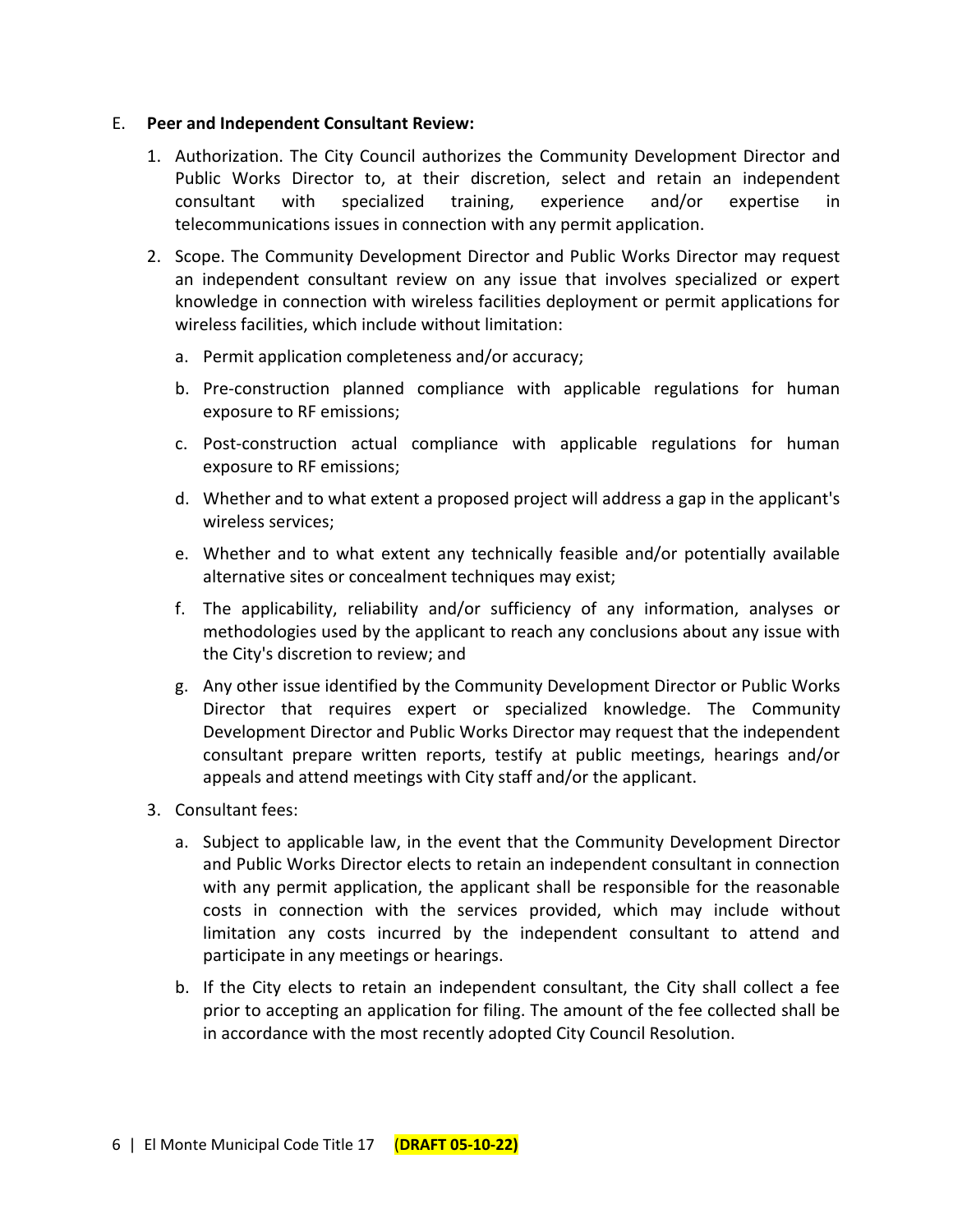## **17.90.060 – Site Location Guidelines. (RENUMBERED)**

- A. **Locations.** All applicants must, to the maximum extent feasible, propose new wireless facilities on private property or in the public rights-of-way in locations according to the following preferences, ordered from most preferred to least preferred:
	- 1. City-owned property or structures located outside the public rights-of-way;
	- 2. City-owned property or structures located in the public rights-of-way;
	- 3. Manufacturing zoning districts;
	- 4. Commercial zoning districts;
	- 5. Multiuse zoning districts;
	- 6. Public and quazi-public zoning districts; and
	- 7. Residential zoning districts or uses.
- B. **Preferred Support Structures.** In addition to the preferred locations described in Subsection 17.90.060(A) above, the City also expresses its preference for installations on certain support structures (which include support structures on private property or in the public rights-of-way). The City will take into account whether any more preferred support structures are technically feasible and potentially available. The City's preferred support structures are as follows, ordered from most preferred to least preferred:
	- 1. Collocations with existing building or other support structure-mounted wireless facilities;
	- 2. Collocations with existing wireless facilities on electric transmission towers;
	- 3. Collocations with existing freestanding wireless facilities;
	- 4. New installations on existing buildings or other support structures;
	- 5. New installations on existing electric transmission towers; and
	- 6. New freestanding wireless facilities.

## **17.90.070 – Development Standards. (RENUMBERED)**

- A. **Generally Applicable Development Standards.** All new wireless facilities and collocations, modifications or other changes to existing wireless facilities not covered under Section 6409 must conform to the applicable development standards in this Section:
	- 1. Concealment. Wireless facilities must incorporate concealment elements, measures and techniques that blend the equipment and other improvements into the natural and/or built environment in a manner consistent and/or compatible with the uses germane to the underlying zoning district and existing in the immediate vicinity. As an illustration and not a limitation, a wireless facility designed to mimic a native tree species or a rock outcrop may be appropriate in an open space or hillside location where other natural elements exist to provide effective camouflaging and/or concealment.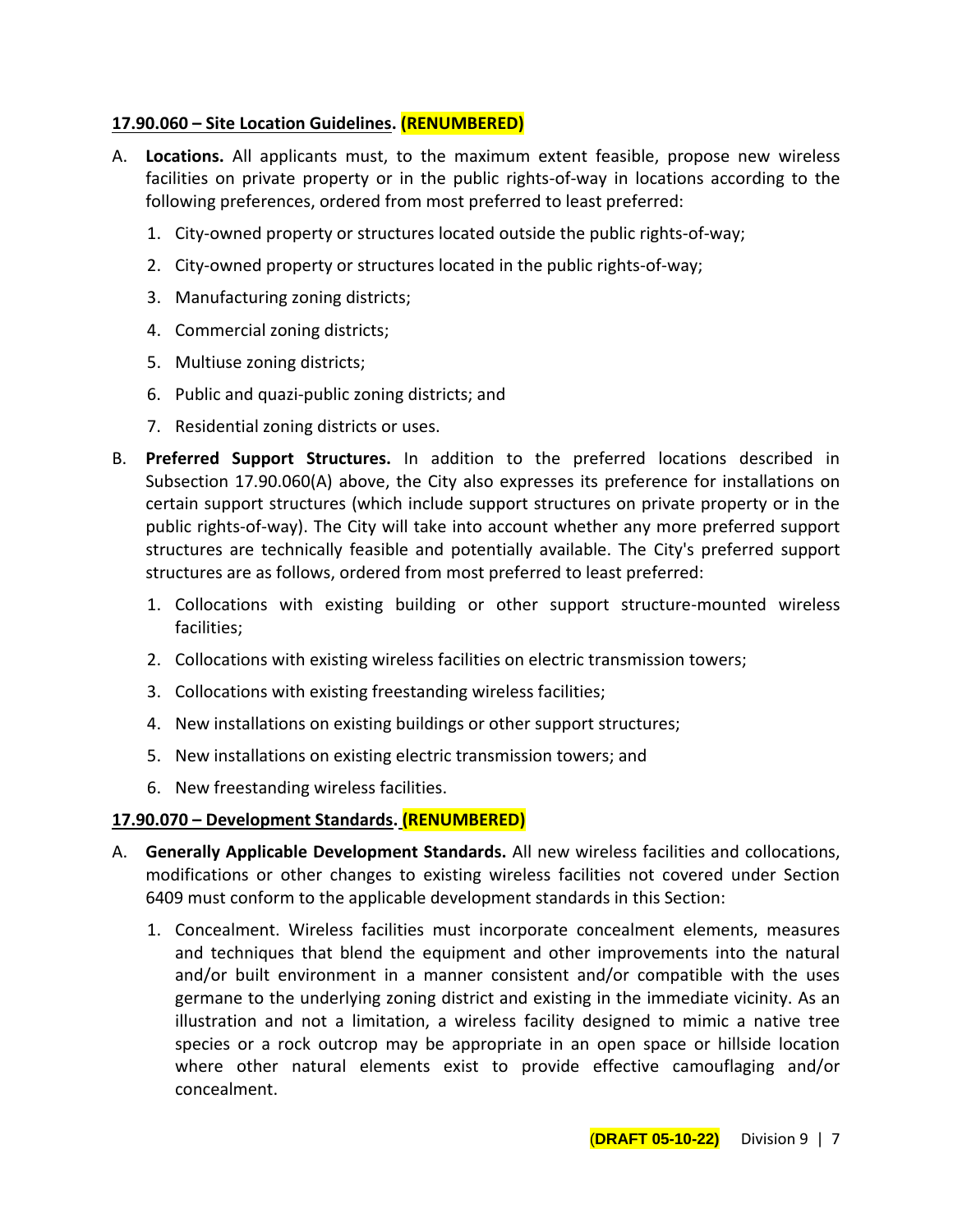2. Noise. Wireless facilities and all accessory equipment and transmission equipment must comply with all applicable noise control standards and regulations in Chapter 8.36 (Noise Control) of the El Monte Municipal Code (EMMC), and shall not exceed, either individually or cumulatively, the applicable ambient noise limit in the subject zoning district.

The City may require the applicant to incorporate appropriate noise-baffling materials and/or strategies whenever necessary to avoid any ambient noise from equipment (such as backup power generators) reasonably likely to exceed the applicable limit. In the event a duly authorized federal, state, county or City official declares an emergency within a region that includes the City in whole or in part, backup power generators may exceed the applicable noise control standards and regulations to the extent reasonably necessary to operate the facility until the declared emergency is lifted or power is restored to the affected facility.

- 3. Landscaping. All wireless facilities must include landscape features and a landscape plan when proposed to be placed in a landscaped area. The landscape plan must include existing vegetation, and vegetation proposed to be removed or trimmed, and the landscape plan must identify proposed landscaping by species type, size and location. Landscape maintenance must be performed in accordance with Chapter 17.72 (Landscaping Requirements) of this Title. The City may require additional landscape features to screen the wireless facility from public view, avoid or mitigate potential adverse impacts on adjacent properties or otherwise enhance the concealment required under this Chapter.
- 4. Site security measures. Wireless facilities may incorporate reasonable and appropriate site security measures, such as fences, walls and anti-climbing devices, to prevent unauthorized access, theft or vandalism. Site security measures must be designed to enhance concealment to the maximum extent possible, such as installing equipment within an enclosure designed to mimic a trash-can corral rather than within a chain link fence. The City may require additional concealment elements as deemed necessary to blend the security measures and other improvements into the natural and/or built environment. The use of barbed wire, razor ribbon, electrified fences or any similar security measures shall be prohibited.
- 5. Backup power sources. The City may approve permanent backup power sources and/or generators on a case-by-case basis. The City strongly disfavors backup power sources installed on the ground or mounted on poles within the public rights-of-way. In no event shall any diesel generator or other similar noise or noxious generated by used within 250 feet of any residentially zoned property; provided, however, the City may approve sockets or other connections used for temporary backup generators.
- 6. Lighting. Wireless facilities may not include exterior lights other than: (a) as may be required under Federal Aviation Administration, FCC or other applicable governmental regulations; and (b) timed or motion-sensitive lights for security and/or worker safety. All exterior lights permitted or required to be installed must be installed in locations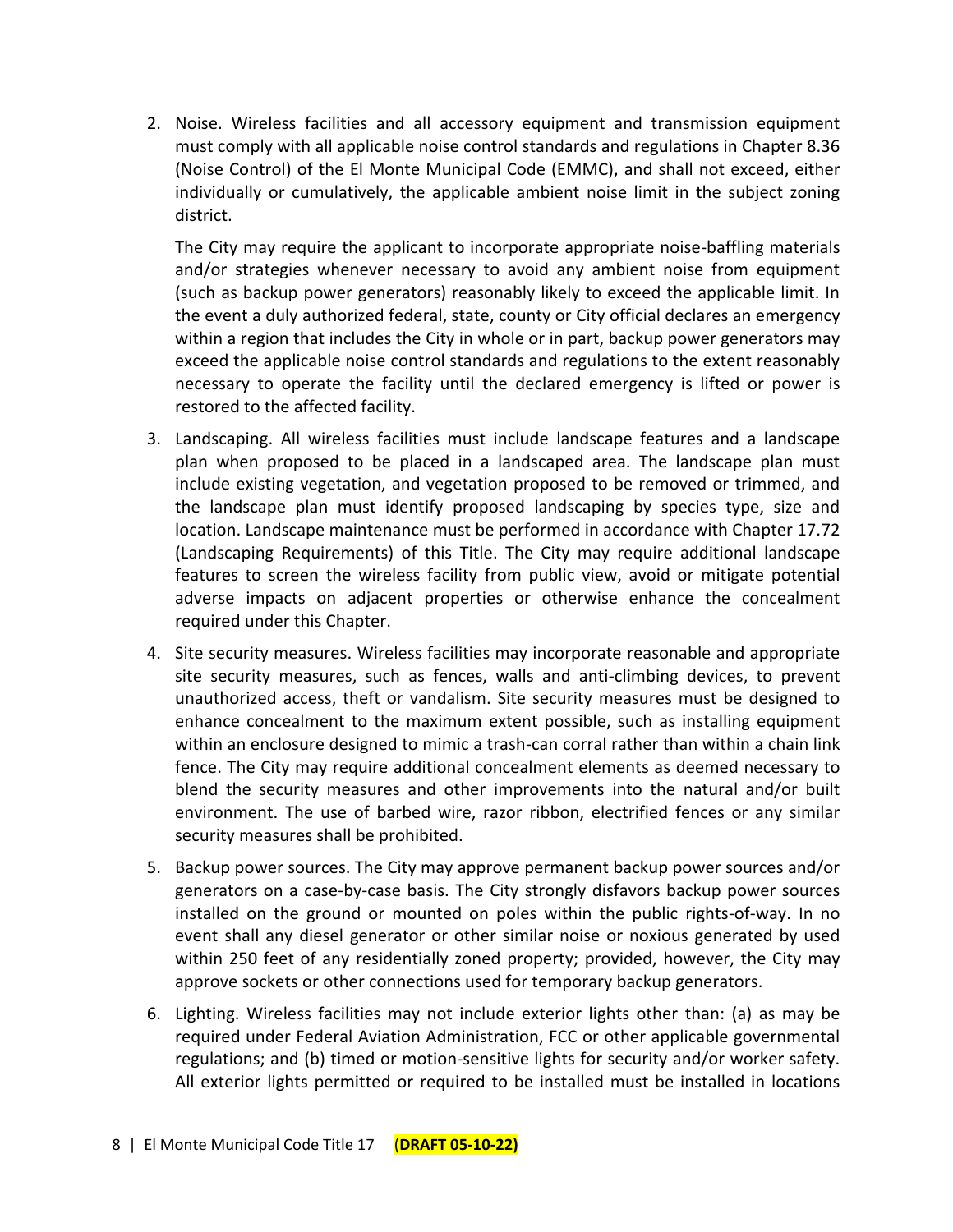and within enclosures that mitigate illumination impacts on other properties to the maximum extent feasible.

- 7. Signage; Advertisements. All wireless facilities must include signage that accurately identifies the equipment owner/operator, the owner/operator's site name or identification number and a toll-free number to the owner/operator's network operations center. Wireless facilities may not bear any other signage or advertisements unless expressly approved by the City, required by law or recommended under FCC or other United States governmental agencies for compliance with radiofrequency (RF) emissions regulations.
- 8. Future collocations and equipment. To the maximum extent feasible and aesthetically desirable, all new wireless facilities should be designed and sited in a manner that accommodates potential future collocations and equipment installations that can be integrated into the proposed wireless facility or its associated structures with no or negligible visual changes to the outward appearance.
- 9. Utilities. All cables and connectors for telephone, primary electric and other similar utilities must be routed underground to the maximum extent feasible in conduits large enough to accommodate future collocated wireless facilities. Meters, panels, disconnect switches and other associated improvements must be placed in inconspicuous locations to the extent possible.

The City shall not approve new overhead utility lines or service drops merely because compliance with the undergrounding requirements would increase the project cost; provided, however, that the Community Development Director or Public Works Director may waive this requirement to the extent the approval of new overhead lines or service drops would amount to a de minimis visual change. Microwave or other wireless backhaul is discouraged when it would involve a separate and unconcealed antenna (i.e. the City strong prefers the undergrounding of wirelines in lieu of wireless backhauls).

- 10. Parking and access. Any equipment or improvements constructed or installed in connection with any wireless facilities must not reduce any parking spaces below the minimum requirement for the subject property. Whenever feasible, wireless facilities should use existing parking and access rather than construct new parking or access improvements. Any new parking or access improvements should be the minimum size necessary to reasonably accommodate the proposed use.
- 11. Compliance with laws. All wireless facilities must be designed and sited in compliance with all applicable federal, state and local laws, regulations, rules, restrictions and conditions. This includes, without limitation, the California Building Standards Code, General Plan, EMMC and any applicable Specific Plan and any conditions or restrictions in any permit or other governmental approval issued by any public agency with jurisdiction over the facility.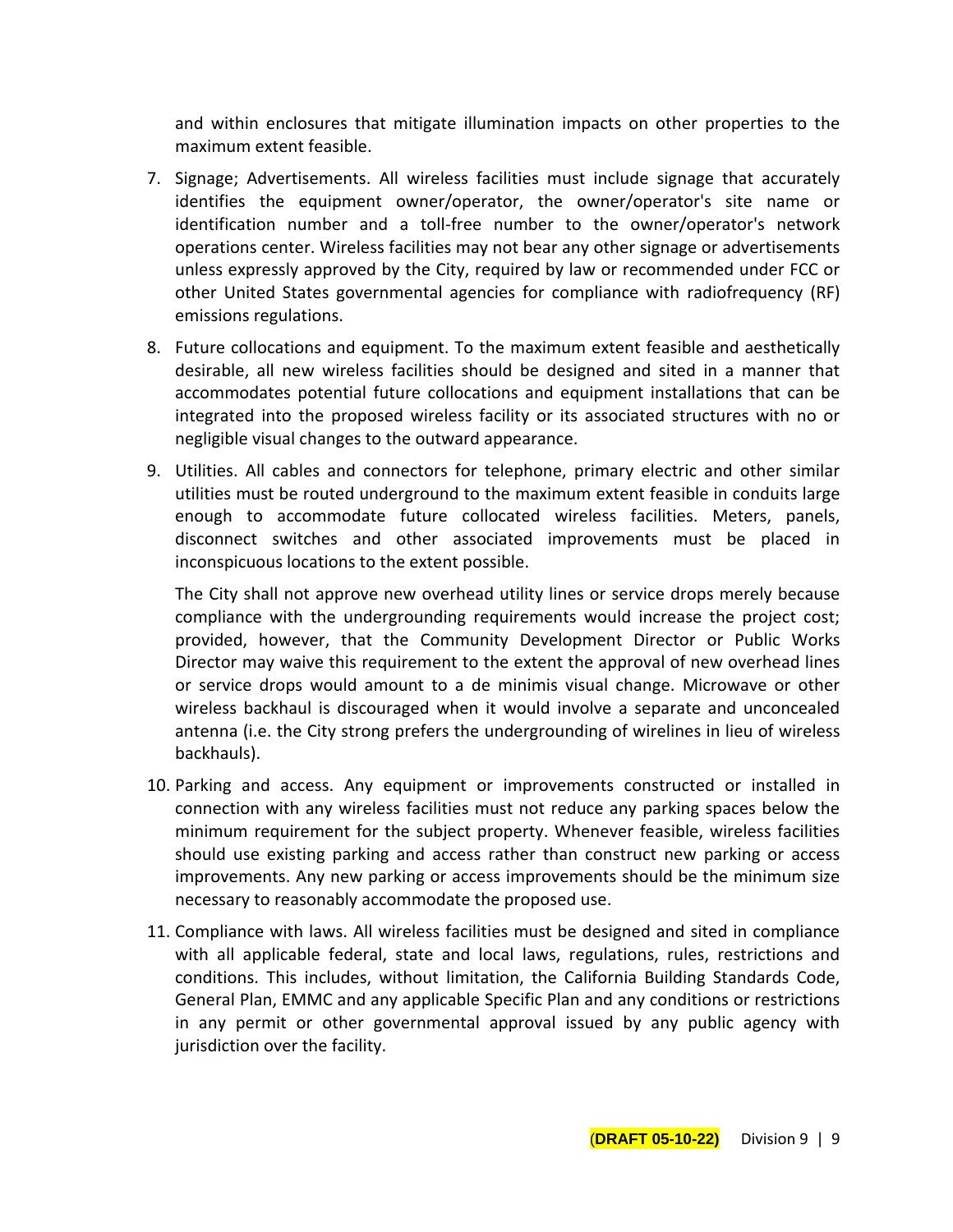- B. **Freestanding Wireless Facilities.** In addition to the requirements in Subsection (A) on the previous pages, all new freestanding wireless facilities and collocations, revisions or other changes to existing freestanding wireless facilities not covered under Section 6409 shall conform to the following:
	- 1. Height. Freestanding facilities shall not exceed the applicable height limit established for the subject zoning district or overlay zone.
	- 2. Setbacks. Wireless facilities shall not encroach into any applicable setback for structures in the subject zoning district.
	- 3. Tower-mounted equipment. All tower-mounted equipment shall be mounted to the vertical support structure as close as possible to reduce its overall visual profile. Applicants must mount non-antenna, tower-mounted equipment (including, but not limited to, remote radio units/heads, surge suppressors and utility demarcation boxes) directly behind the antennas to the maximum extent feasible. All tower-mounted equipment, cables and hardware must be painted with flat colors subject to approval by the Planning Commission or Planning Division.
	- 4. Ground-mounted equipment; shelters. All ground-mounted equipment shall be concealed underground or within an existing or new structure, opaque fences or other enclosures subject to approval by the Planning Commission or Planning Division. The Planning Division may require additional concealment elements as deemed necessary to blend the ground-mounted equipment and other improvements into the natural and/or built environment.
- C. **Building-Mounted Wireless Facilities.** In addition to the requirements in Subsection (A) on the previous pages, all new building-mounted wireless facilities and collocations, modifications or other changes to existing building-mounted wireless facilities not covered under Section 6409 must conform to the following:
	- 1. Height. Building-mounted wireless facilities shall not exceed the applicable height limit established for the subject zoning district or overlay zone, except as permitted in Section 17.60.030 (General Development Standards – Height Exceptions and Restrictions) of this Title.
	- 2. Setbacks. Wireless facilities shall not encroach into any applicable setback for structures in the subject zoning district, except as permitted in Section 17.60.130 (General Development Standards – Yard Encroachments) of this Title.
	- 3. Preferred concealment techniques. All applicants should, to the maximum extent feasible, propose new non-tower wireless facilities that are completely concealed and architecturally integrated into the existing facade or rooftop features with no visible impacts from any publicly accessible areas at ground level (examples include, but are not limited to, antennas behind existing parapet walls or facades replaced with RFtransparent material and finished to mimic the replaced materials).

Alternatively, when integration with existing building features is not feasible, the applicant should propose completely concealed new structures or appurtenances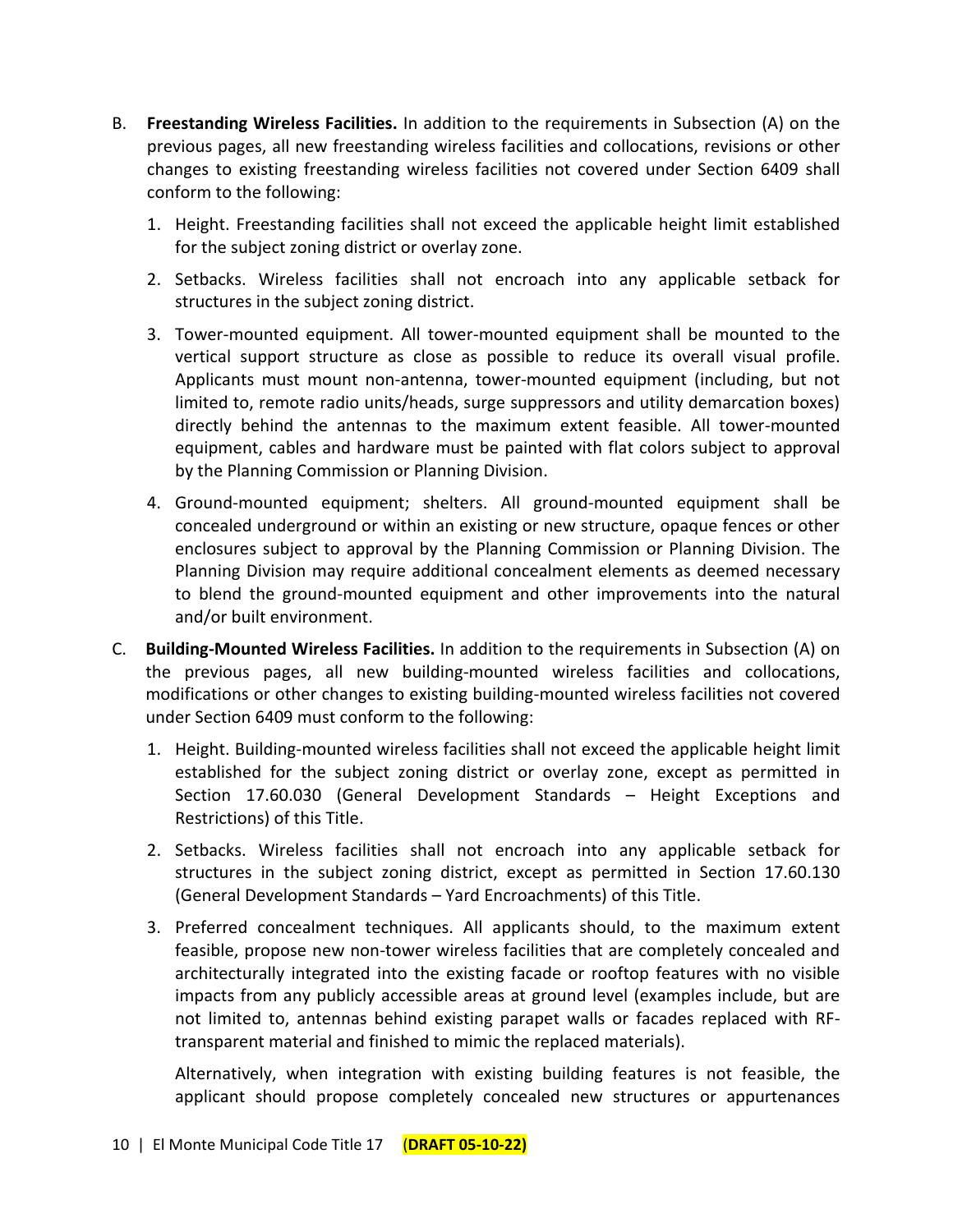designed to mimic the support structure's original architecture and proportions (examples include, but are not limited to, cupolas, steeples, chimneys and water tanks). Facilities must be located behind existing parapet walls or other existing screening elements to the maximum extent feasible.

4. Façade-mounted equipment. When wireless facilities cannot be placed behind existing parapet walls or other existing screening elements, the Planning Division may approve facade-mounted equipment in accordance with this Section. All facade-mounted equipment must be concealed behind screen walls and mounted as flush to the facade as practicable. The Planning Division may not approve "pop-out" screen boxes unless the design is architecturally consistent with the original building or support structure.

The Planning Division shall not approve any exposed facade-mounted antennas, including but not limited to, exposed antennas painted to match the facade. To the maximum extent feasible, facade-mounted equipment must be installed on the facade(s) along the building frontage that is the least prominent or publicly visible.

- 5. Rooftop-mounted equipment. All rooftop-mounted equipment must be screened from public view with concealment measures that match the underlying structure in proportion, quality, architectural style and finish. The Planning Division may approve unscreened rooftop equipment only when it expressly finds that such equipment is effectively concealed due to its low height and/or setback from the roofline.
- 6. Ground-mounted equipment; shelters. All ground-mounted equipment must be concealed underground or within an existing or new structure, opaque fences, building interior equipment room, or other enclosures subject to approval by the Planning Division. The City may require additional concealment elements as deemed necessary to blend the ground-mounted equipment and other improvements into the natural and/or built environment.
- D. **Right-of-way Wireless Facilities.** In addition to the applicable requirements in Subsection 17.90.070(A) of this Chapter, all new right-of-way wireless facilities and collocations, modifications or other changes to existing right-of-way wireless facilities not covered under Section 6409 must conform to the following:
	- 1. Concealment. All wireless facilities in the right-of-way must be concealed to the maximum extent feasible with design elements and techniques that mimic or blend with the underlying support structure, surrounding environment and adjacent uses. In addition, wireless facilities in the rights-of-way may not unreasonably subject the public use, for any purpose including expressive or aesthetic purposes, to inconvenience, discomfort, trouble, annoy, hinder, impede or obstruct.
	- 2. Overall height. Wireless facilities in the public rights-of-way may not exceed either of the following:
		- a. The minimum separation from supply lines required by the California Public Utilities Corporation (CPUC) General Order 95, as may be amended or superseded, plus four (4) feet; and/or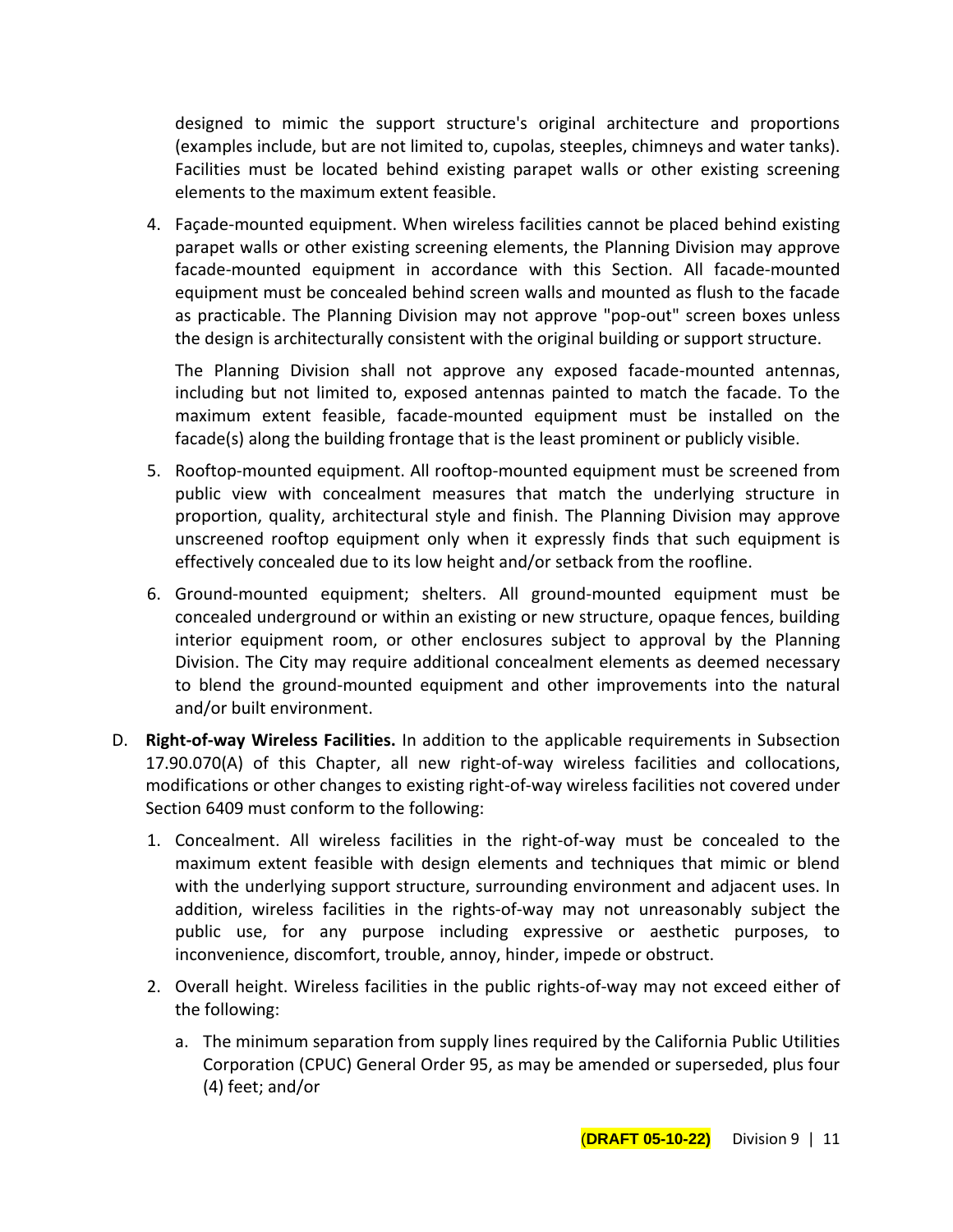- b. Four (4) feet above the height of the existing support structure. To the extent that in the Public Works Director's discretion the four (4) foot height allowance would cause the applicant's wireless facility to be materially incompatible with the overall height or appearance of the surrounding support structures in the public right-ofway, the Public Works Director may require the applicant to propose an alternative design (such as mounting the antenna(s) on the side of the pole) or location to the maximum extent technically feasible.
- 3. Existing support structures. All wireless facilities in the public right-of-way must be installed on existing above-ground structures (such as light standards or utility poles) whenever possible. The Public Works Director shall not approve any wireless facility proposed to be installed on a traffic control pole unless the Public Works Director finds, in his or her sole discretion, that the traffic control pole has sufficient capacity to support the wireless facility.
- 4. Replacement support structures. Existing above-ground structures may be replaced with structurally hardened, fitted or reinforced support structures so long as the replacement structure is, in the Public Works Director's discretion, substantially similar to the existing structure to be replaced.
- 5. New support structures. The Public Works Director shall not approve any new, nonreplacement support structures unless:
	- a. The applicant demonstrates that above-ground support structures within the intended service area either do not exist or are not potentially available to the applicant; or
	- b. The Public Works Director specifically finds that a new, non-replacement support structure would be more aesthetically desirable and consistent with the objectives in this Chapter than installations on existing structures near the project site. The City shall have the discretion to require that any new support structure must be a streetlight that conforms to the City's streetlight standards and specifications, which the City shall maintain for street illumination and public safety purposes.
- 6. Undergrounded equipment. To conceal the equipment to the maximum degree feasible, applicants must install all equipment (other than the antenna and any electric meter) underground in any area in which the existing utilities are primarily located underground. In all other areas, applicants shall install all equipment (other than the antenna and any electric meter) underground when the Public Works Director finds that the above-ground equipment would unreasonably interfere with the public's ability to use the right-of-way for uses that include without limitation travel, social, expressive and/or aesthetic uses.

When making a determination on whether to require undergrounded equipment, the Public Works Director shall take into account the presence of existing above-ground utilities. Mere additional expense to install and maintain an underground equipment enclosure does not exempt an applicant from this requirement. If an applicant proposes to install a facility in an area in which the existing utilities are primarily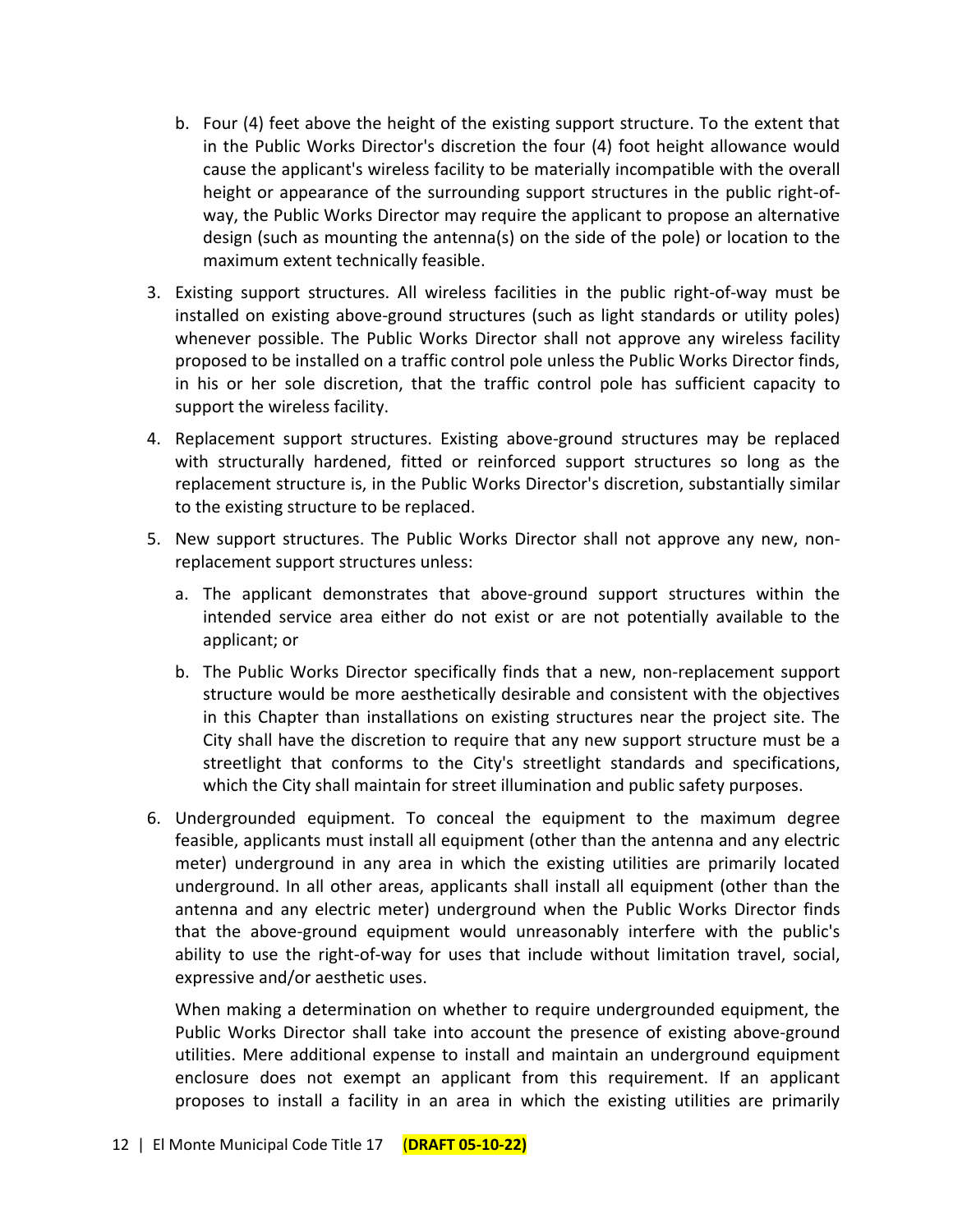located underground, the Public Works Director shall have the discretion, consistent with Subsections 17.90.070(D)(3) through (D)(5) on the previous pages, to require that the applicant install a new streetlight that conforms to the City's streetlight standards and specifications as the facility support structure.

- 7. Pole-mounted equipment. All pole-mounted equipment must be installed as close to the pole as technically and legally feasible to minimize the overall visual profile. All pole-mounted equipment and required or permitted signage must face toward the street or otherwise placed to minimize visibility from adjacent sidewalks and structures to the maximum extent feasible. All cables, wires and other connectors must be routed through conduits within the pole whenever possible, and all conduit attachments, cables, wires and other connectors must be concealed from public view to the maximum extent feasible.
- 8. Ground-mounted equipment. To the extent that the equipment cannot be placed underground as required, applicants may be permitted to install ground-mounted equipment in a location that does not obstruct pedestrian or vehicular traffic. All ground-mounted equipment must be placed in the least conspicuous location available within a reasonable distance from the pole. The Public Works Director may conditionally approve new or enhanced landscaping to conceal ground-mounted equipment. The City shall not approve a ground-mounted electric meter pedestal or other electric meter enclosure to the maximum extent feasible.
- E. **Administrative Design Guidelines.** The Community Development Director or Public Works Director may develop, and from time to time amend, design guidelines consistent with the generally applicable development standards and any facility-specific development standards to clarify the aesthetic goals and standards in this Chapter. In the event that a conflict arises between the development standards in this Section and the design guidelines, the development standards in this Section shall control.

## **17.90.080 – Notices and Decisions. (FULLY UPDATED)**

- A. **General Notice Requirements:**
	- 1. Conditional Use Permits shall require a public hearing and mailed notices from the City as outlined in Section 17.123.030 (Conditional and Minor Use Permits – General Procedures) of this Title.
	- 2. Administrative Wireless Permits:
		- a. A public hearing and mailed notices from the City shall not be required.
		- b. The applicant shall post a notice at the project site, a minimum ten (10) days prior to City action on the Administrative Wireless Permit. The notice shall contain the following:
			- i. General explanation of the proposed project;
			- ii. The applicant's identification and contact information as provided on the application submitted to the City; and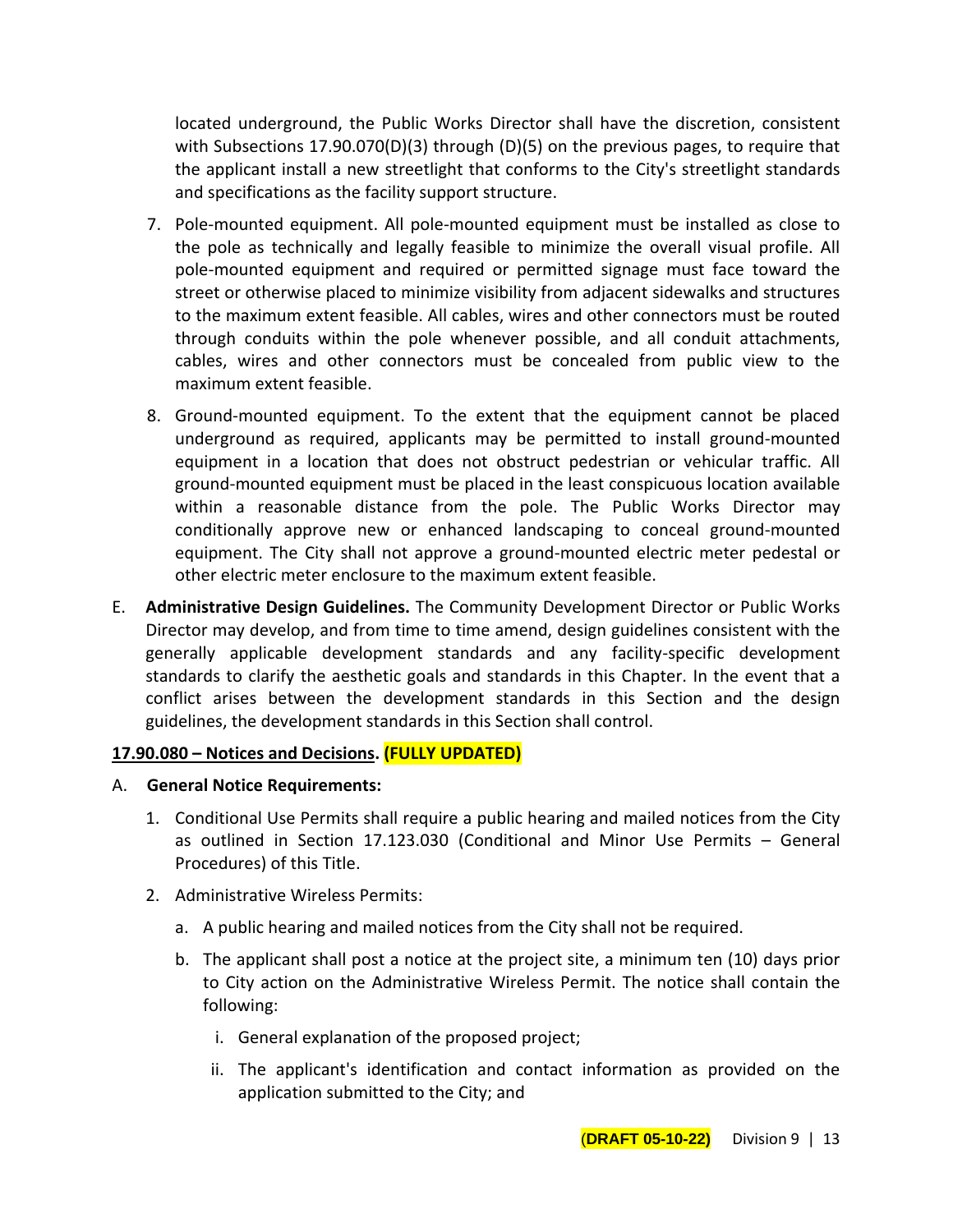- iii. Contact information for the applicable City Department.
- c. Deemed-Approval Notice. Not more than 30 days before the applicable FCC timeframe for review expires, and in addition to the public notices required in Subsection (A)(2) above and on the previous page, the applicant for an Administrative Wireless Permit must provide a posted notice at the project site that contains:
	- i. A statement the project will be automatically deemed approved pursuant to California Government Code § 65964.1 unless the City approves or denies the application or the applicant tolls the timeframe for review within the next 30 days;
	- ii. A general explanation of the proposed project;
	- iii. The applicant's identification and contact information as provided on the application submitted to the City; and
	- iv. Contact information for the applicable City Department.
- B. **Deemed Given.** The notices required under Subsection (A)(2) above and on the previous page will be deemed given when the applicant delivers written notice to the Community Development Director or Public Works Director that shows the appropriate notice has been posted at the project site.

## C. **Decisions:**

- 1. Conditional Use Permit. The Planning Commission shall make its decision by Resolution. If the entitlement is denied, the findings must contain the reasons for the decision. In addition, the applicant shall be given written instructions on how to file an appeal.
- 2. Administrative Wireless Permit. The Community Development Director or Public Works Director shall make his or her decision through a Decision Letter. If the permit is denied, the letter must contain the reasons for the decision and instructions on how to file an appeal.
- 3. Timeframe. The Resolution or Decision Letter shall be sent to the applicant within five (5) days after City action or before the FCC Shot Clock expires (whichever occurs first).

# **17.90.090 – Necessary Findings and Limited Exemptions. (FULLY UPDATED)**

- A. **Necessary Findings for Conditional Use Permit Approval.** In addition to findings outlined in Section 17.123.040 (Conditional and Minor Use Permits – Necessary Findings) of this Title, the Planning Commission shall make the following findings prior to approving or conditionally approving a Conditional Use Permit:
	- 1. The proposed wireless facility complies with all applicable site location guidelines and development standards in Sections 17.90.060 and 17.90.070 of this Chapter;
	- 2. The applicant has demonstrated that its proposed wireless facility will be in compliance with all applicable FCC rules and regulations for human exposure to RF emissions;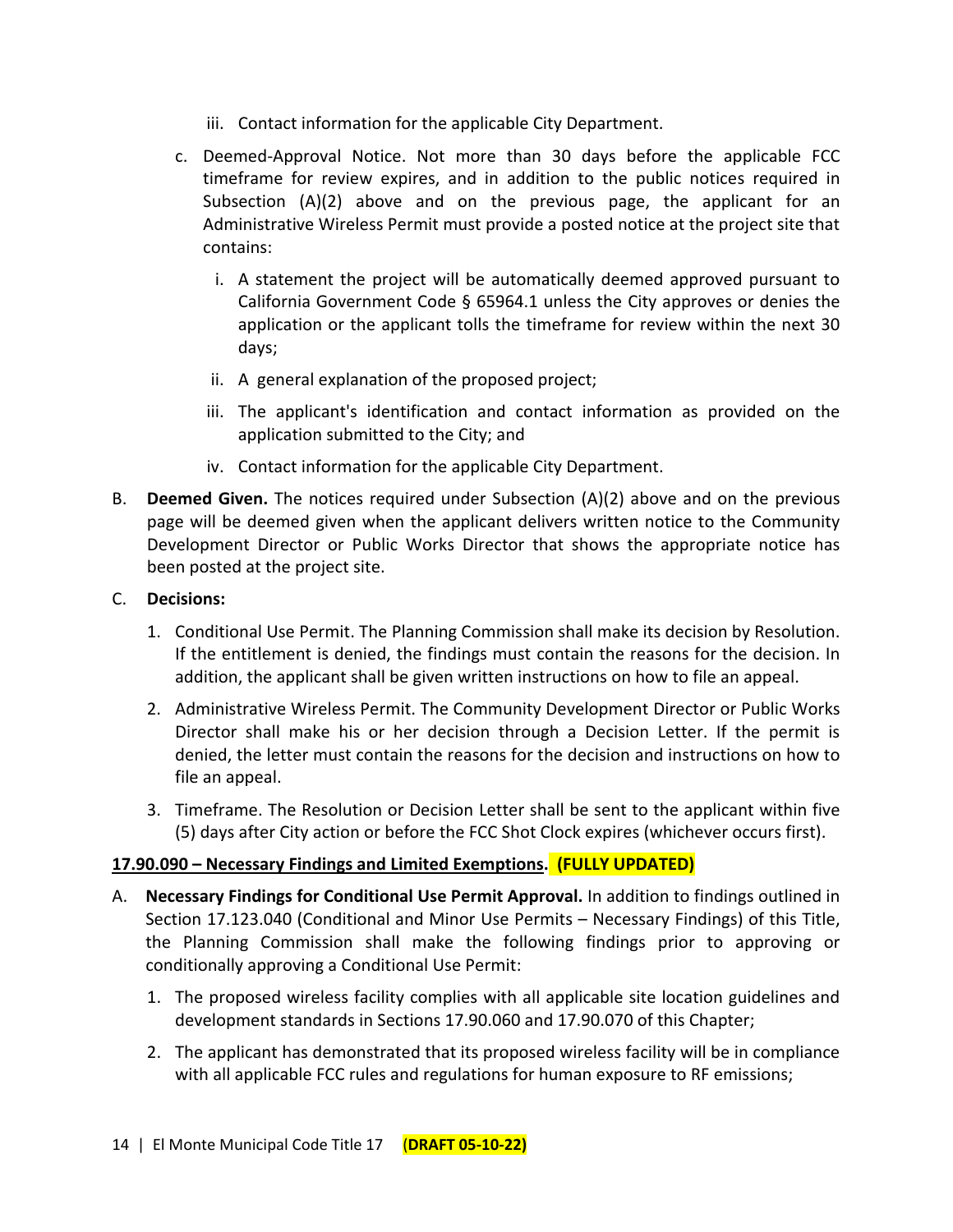- 3. The applicant has demonstrated a good-faith effort to identify and evaluate morepreferred alternative locations and potentially less-intrusive alternative designs for the proposed wireless facility; and
- 4. The applicant has provided the approval authority with a meaningful comparative analysis that shows all more-preferred alternative locations and less-intrusive alternative designs identified in the administrative record are either technically infeasible or unavailable.
- B. **Necessary Findings for Administrative Wireless Permit Approval.** The Public Works Director (for facilities in the public right-of-way) or the Community Development Director (for all other facilities) shall make the following findings prior to approving or conditionally approving an Administrative Wireless Permit:
	- 1. The proposed wireless facility complies with all applicable site location guidelines and development standards in Sections 17.90.060 and 17.90.070 of this Chapter; and
	- 2. The applicant has demonstrated that its proposed wireless facility will be in compliance with all applicable FCC rules and regulations for human exposure to RF emissions.
- C. **Denials Without Prejudice.** Subject to any applicable limitations in federal or state law, nothing in this Chapter is intended to limit the City's ability to deny without prejudice any application for a Conditional Use Permit or Administrative Wireless Permit as may be necessary or appropriate to protect and promote the public health, safety and welfare, and to advance the goals or policies in this Chapter, the EMMC or the General Plan.
- D. **Limited Exemptions for Personal Wireless Service Facilities.** In the event that an applicant claims that strict compliance with Sections 17.90.060 and 17.90.070 of this Chapter would effectively prohibit their ability to provide personal wireless services, the Planning Commission may grant a limited exception from such requirements to the extent necessary to prevent an effective prohibition, subject to all of the following:
	- 1. The proposed wireless facility qualifies as a "personal wireless service facility" as defined in 47 U.S.C. § 332(c)(7)(C)(ii), as may be amended or superseded;
	- 2. The applicant has provided the Planning Commission with a reasonable and clearly defined technical service objective to be achieved by the proposed wireless facility;
	- 3. The applicant has provided the Planning Commission with a written statement that contains a detailed and fact-specific explanation as to why the proposed wireless facility cannot be deployed in compliance with the applicable provisions in this Chapter, the EMMC, the General Plan and/or any Specific Plan;
	- 4. The applicant has provided the Planning Commission with a meaningful comparative analysis with the factual reasons why all alternative locations and/or designs identified in the administrative record (whether suggested by the applicant, the City, public comments or any other source) are not technically feasible or potentially available to reasonably achieve the applicant's reasonable and clearly defined technical service objective to be achieved by the proposed wireless facility; and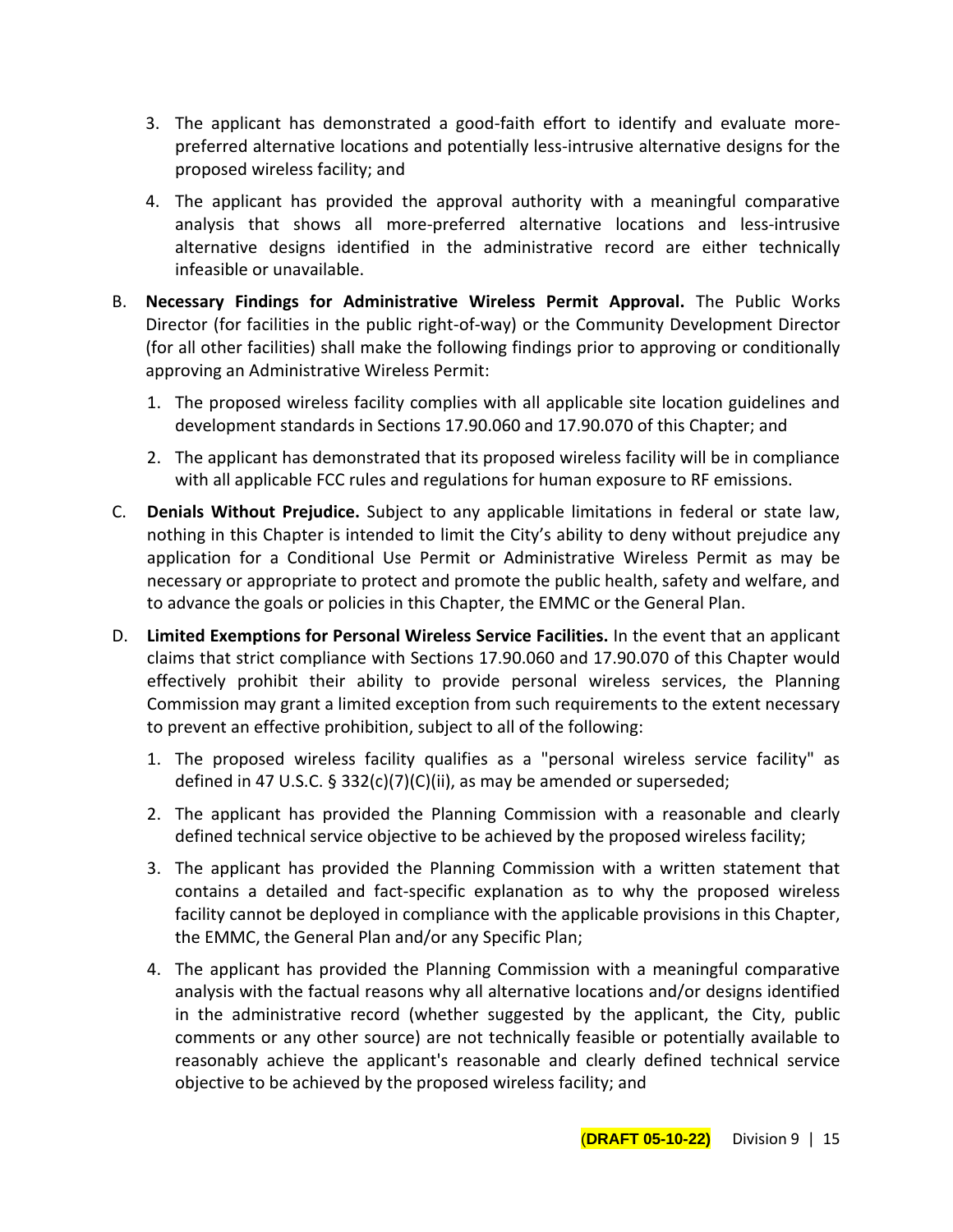5. The applicant has demonstrated to the Planning Commission that the proposed location and design is the least non-compliant configuration that will reasonably achieve the applicant's reasonable and clearly defined technical service objective to be achieved by the proposed wireless facility, which includes without limitation a meaningful comparative analysis into multiple smaller or less intrusive wireless facilities dispersed throughout the intended service area.

## **17.90.100 – Standard Conditions of Approval. (PARTIALLY UPDATED)**

In addition to all other conditions adopted by the approval authority, all Conditional Use Permits and Administrative Wireless Permits shall be automatically subject to the conditions in this Section. The approval authority (or the appellate authority on appeal) shall have discretion to modify or amend these conditions on a case-by-case basis as may be necessary or appropriate under the circumstances to protect public health and safety or allow for the proper operation of the approved facility consistent with the goals of this Chapter.

- A. **Permit Term.** This permit will automatically expire ten (10) years and one day from its issuance, except when California Government Code  $\S$  65964(b), as may be amended or superseded in the future, authorizes the City to establish a shorter term for public safety or substantial land use reasons. Any other permits or approvals issued in connection with any collocation, revision or other change to this wireless facility, which includes without limitation any permits or other approvals deemed-granted or deemed-approved under federal or state law, will not extend this term limit unless expressly provided otherwise in such permit or approval or required under federal or state law. Upon an application for permit renewal submitted within one year from the expiration date of this permit, the Community Development Director or Public Works Director may renew this permit for an additional ten (10) year term provided that the permittee's wireless facility is in compliance with all applicable conditions of approval and all applicable provisions in the EMMC that exist at the time of the renewal.
- B. **Compliance with Approved Plans.** Before the permittee submits any applications to the Building Division, the permittee must incorporate this permit, all conditions associated with this permit and the approved photo simulations into the project plans (the "Approved Plans"). The permittee must construct, install and operate the wireless facility in substantial compliance with the Approved Plans, as determined by the Community Development Director or Public Works Director. Any material alterations, modifications or other changes to the approved plans, whether requested by the permittee or required by other City Departments or public agencies with jurisdiction over the wireless facility, must be submitted in a written request subject to the Community Development Director's or Public Works Director's prior review and approval, who may refer the request to the original approval authority if one of them finds that the requested alteration, revision or other change substantially deviates from the Approved Plans or implicates a significant or substantial land-use concern.
- C. **Build-Out Period.** This permit will automatically expire one year from the approval or deemed-granted date unless the permittee obtains all other permits and approvals required to install, construct and/or operate the approved wireless facility, which includes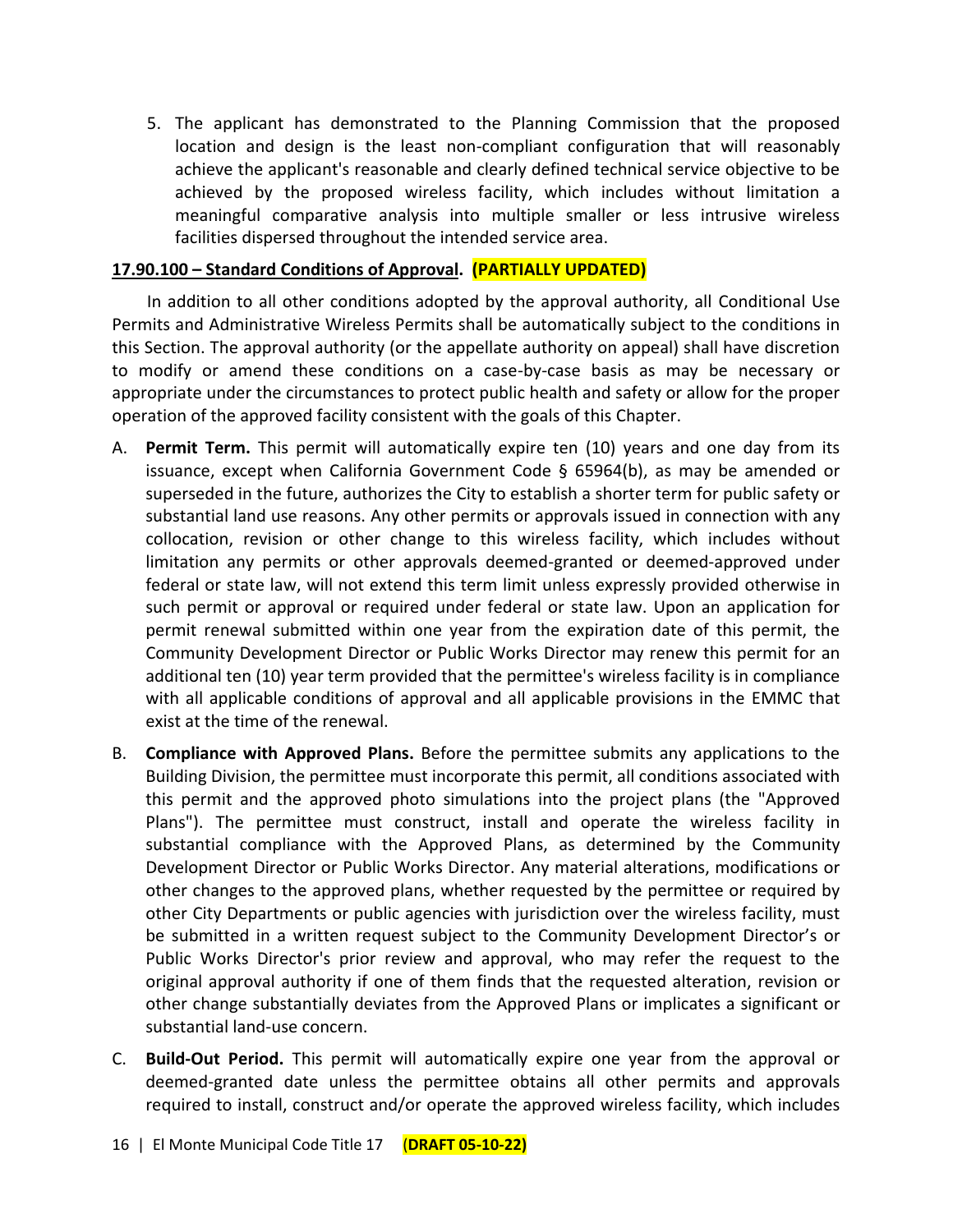without limitation any permits or approvals required by any federal, state or local public agencies with jurisdiction over the subject property, the wireless facility or its use. The Community Development Director or Public Works Director may grant one written extension to a date certain, but not to exceed one additional year, when the permittee shows good cause to extend the limitations period in a written request for an extension submitted at least 30 days prior to the automatic expiration date in this condition.

- D. **Maintenance Obligations; Vandalism.** The permittee shall keep the site, which includes without limitation any and all improvements, equipment, structures, access routes, fences and landscape features, in a neat, clean and safe condition in accordance with the approved plans and all conditions in this permit. The permittee shall keep the site area free from all litter and debris at all times. The permittee, at no cost to the City, shall remove and remediate any graffiti or other vandalism at the site within 48 hours after the permittee receives notice or otherwise becomes aware that such graffiti or other vandalism occurred.
- E. **Compliance with Laws.** The permittee shall maintain compliance at all times with all federal, state and local statutes, regulations, orders or other rules that carry the force of law ("Laws") applicable to the permittee, the subject property, the wireless facility or any use or activities in connection with the use authorized in this permit, which includes without limitation any laws applicable to human exposure to RF emissions. The permittee expressly acknowledges and agrees that this obligation is intended to be broadly construed and that no other specific requirements in these conditions are intended to reduce, relieve or otherwise lessen the permittee's obligations to maintain compliance with all laws. In the event that the City fails to timely notice, prompt or enforce compliance with any applicable provision in the EMMC, any permit, any permit condition or any applicable law or regulation, the applicant or permittee will not be relieved from its obligation to comply in all respects with all applicable provisions in the EMMC, any permit, any permit condition or any applicable law or regulation.
- F. **Adverse Impacts on Other Properties.** The permittee shall use all reasonable efforts to avoid any and all undue or unnecessary adverse impacts on nearby properties that may arise from the permittee's or its authorized personnel's construction, installation, operation, modification, maintenance, repair, removal and/or other activities at the site. The permittee shall not perform or cause others to perform any construction, installation, operation, modification, maintenance, repair, removal or other work that involves heavy equipment or machines except during normal construction work hours authorized by the EMMC. The restricted work hours in this condition will not prohibit any work required to prevent an actual, immediate harm to property or persons, or any work during an emergency declared by the City. The Community Development Director and Public Works Director may issue a stop work order for any activities that violates this condition.
- G. **Inspections; Emergencies.** The permittee expressly acknowledges and agrees that the City's officers, officials, staff or other designee may enter onto the site and inspect the improvements and equipment upon reasonable prior notice to the permittee; provided, however, that the City's officers, officials, staff or other designee may, but will not be obligated to, enter onto the site area without prior notice to support, repair, disable or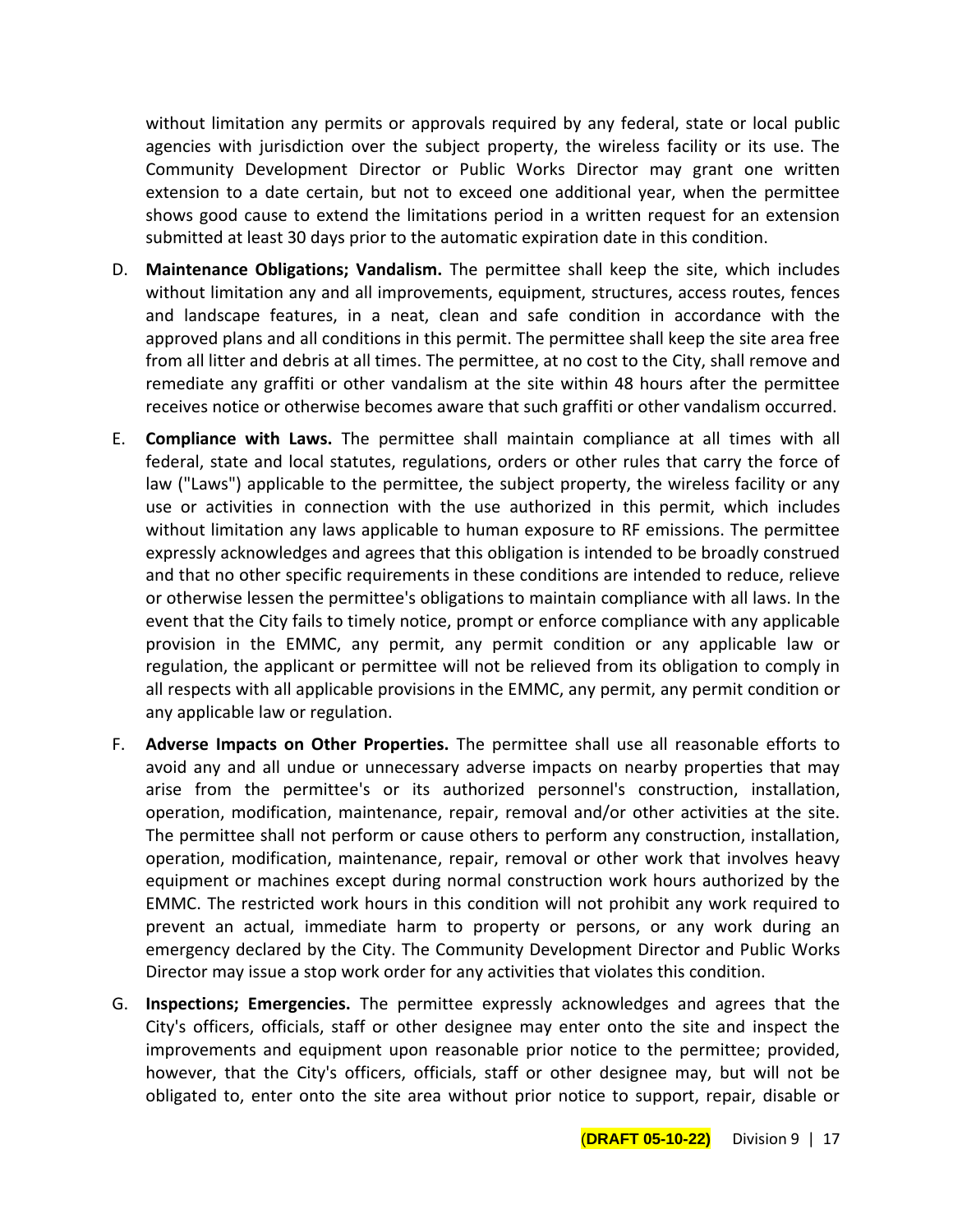remove any improvements or equipment in emergencies or when such improvements or equipment threatens actual, imminent harm to property or persons. The permittee will be permitted to supervise the City's officers, officials, staff or other designee while any such inspection or emergency access occurs.

H. **Permittee's Contact Information.** The permittee shall furnish the Community Development Director or Public Works Director with accurate and up-to-date contact information to reach a live person responsible for the wireless facility, which includes without limitation a direct telephone number, facsimile number, mailing address and email address. The permittee shall keep such contact information up-to-date at all times and immediately provide the Community Development Director or Public Works Director with updated contact information in the event that the contact information changes.

## I. **Indemnification:**

- 1. The permittee and, if applicable, the property owner upon which the wireless facility is installed shall defend, indemnify and hold harmless the City, City Council and City boards, commissions, agents, officers, officials, employees and volunteers from any and all:
	- a. Damages, liabilities, injuries, losses, costs and expenses and from any and all claims, demands, law suits, writs and other actions or proceedings ("claims") brought against the City or its agents, officers, officials, employees or volunteers to challenge, attack, seek to modify, set aside, void or annul the City's approval of this permit, and
	- b. Other claims of any kind or form, whether for personal injury, death or property damage, that arise from or in connection with the permittee's or its agents', directors', officers', employees', contractors', subcontractors', licensees', or customers' acts or omissions in connection with this permit or the wireless facility.
- 2. In the event the City becomes aware of any claims, the City will use best efforts to promptly notify the permittee and the private property owner and shall reasonably cooperate in the defense.
- 3. The permittee expressly acknowledges and agrees that the City shall have the right to approve, which approval shall not be unreasonably withheld, the legal counsel providing the City's defense, and the property owner and/or permittee (as applicable) shall promptly reimburse the City for any costs and expenses directly and necessarily incurred by the City in the course of the defense.
- 4. The permittee expressly acknowledges and agrees that the permittee's indemnification obligations under this condition are a material consideration that motivates the City to approve this permit, and that such indemnification obligations will survive the expiration or revocation of this permit.

## J. **Performance Bond:**

1. Before the applicable City Department issues any construction or encroachment permit, as applicable, in connection with this permit, the permittee shall post a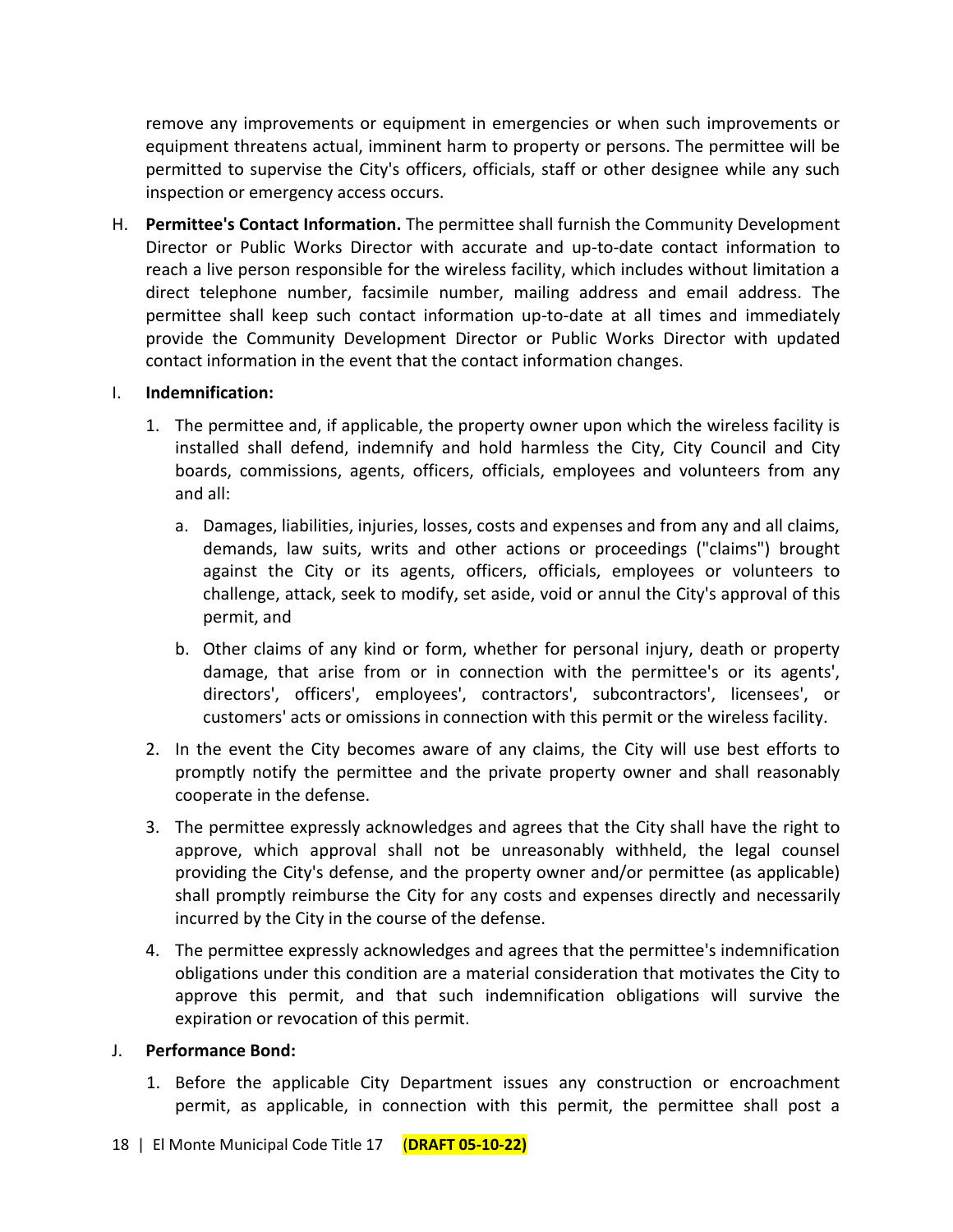performance bond from a surety and in a form acceptable to the Community Development Director or Public Works Director in an amount reasonably necessary to cover the cost to remove the improvements and restore all affected areas based on a written estimate from a qualified contractor with experience in wireless facilities removal.

- 2. The written estimate must include the cost to remove all equipment and other improvements, which includes without limitation all antennas, radios, batteries, generators, utilities, cabinets, mounts, brackets, hardware, cables, wires, conduits, structures, shelters, towers, poles, footings and foundations, whether above ground or below ground, constructed or installed in connection with the wireless facility, plus the cost to completely restore any areas affected by the removal work to a standard compliant with applicable laws.
- 3. In establishing or adjusting the bond amount required under this condition, and in accordance with California Government Code § 65964(a), the Community Development Director or Public Works Director shall take into consideration any information provided by the permittee regarding the cost to remove the wireless facility and restore any areas affected by the removal work to a standard compliant with applicable laws. In addition, the Community Development Director and Public Works Director may modify this condition to the extent reasonably necessary to comply with any reasonable requirements imposed by the permittee's surety.
- K. **Recall to Approval Authority; Permit Revocation.** The Conditional Use Permit or Administrative Wireless Permit shall be subject to the provisions in Section 17.10.130 (General Regulations – Revocation of Permits) of this Title.
- L. **Record Retention.** The permittee must maintain complete and accurate copies of all permits and other regulatory approvals issued in connection with the wireless facility, which includes without limitation this approval, the approved plans and photo simulations incorporated into this approval, all conditions associated with this approval and any ministerial permits or approvals issued in connection with this approval. In the event that the permittee does not maintain such records as required in this condition, any ambiguities or uncertainties that would be resolved through an inspection of the missing records will be construed against the permittee. The permittee may keep electronic records; provided, however, that hard copies or electronic records kept in the City's regular files will control over any conflicts between such City-controlled copies or records and the permittee's electronic copies, and complete originals will control over all other copies in any form.
- M. **Undergrounded Utilities.** In the event that other electric or communications utilities in the public right-of-way underground their facilities where the permittee's wireless facility is located, and the permittee's wireless facility is located in the public right-of-way, the permittee must underground its equipment except the antennas and antenna supports. Such undergrounding shall occur at the permittee's sole cost and expense except as reimbursed pursuant to law.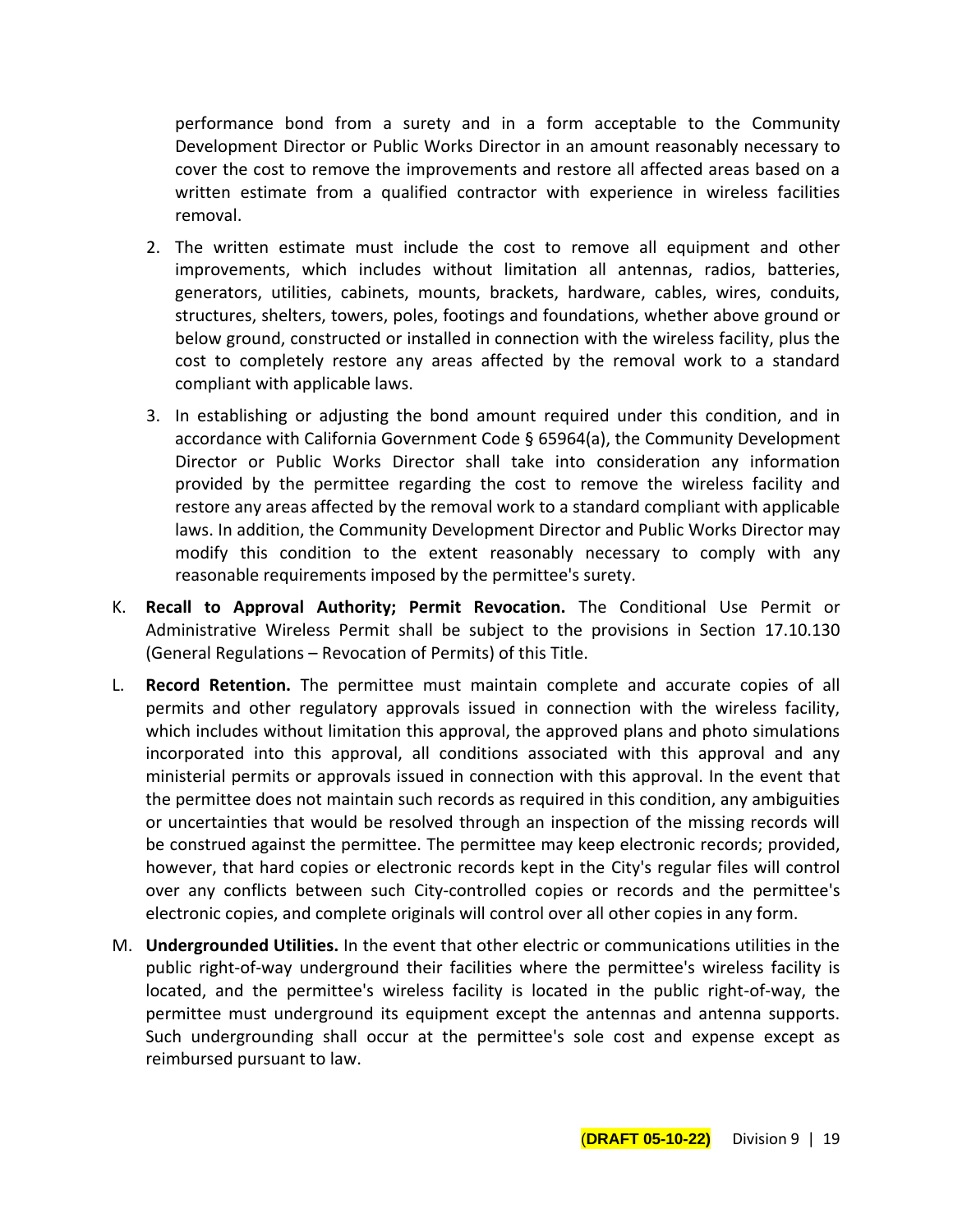N. **Electric Meter Removal.** In the event that the electric utility provider adopts or changes its rules obviating the need for a separate or ground-mounted electric meter and enclosure in the public right-of-way, the permittee on its own initiative and at its sole cost and expense shall apply to the City for the required encroachment and/or other ministerial permit(s) to remove the separate or ground-mounted electric meter and enclosure and restore the affected area to its original condition.

## O. **Rearrangement and Relocation:**

- 1. The permittee acknowledges that the City, in its sole discretion and at any time, may:
	- a. Change any street grade, width or location;
	- b. Add, remove or otherwise change any improvements in, on, under or along any street owned by the City or any other public agency, which includes without limitation any sewers, storm drains, conduits, pipes, vaults, boxes, cabinets, poles and utility systems for gas, water, electric or telecommunications; and/or
	- c. Perform any other work deemed necessary, useful or desirable by the City (collectively, "City Work"). The City reserves the rights to do any and all City Work without any admission on its part that the City would not have such rights without the express reservation in this permit.
- 2. In the event that the Public Works Director determines that any City work will require the permittee's wireless facility located in the public right-of-way to be rearranged and/or relocated, the permittee shall, at its sole cost and expense, do or cause to be done all things necessary to accomplish such rearrangement and/or relocation.
- 3. If the permittee fails or refuses to either permanently or temporarily rearrange and/or relocate the permittee's wireless facility within a reasonable time after the Public Works Director's notice, the City may (but will not be obligated to) cause the rearrangement or relocation to be performed at the permittee's sole cost and expense.
- 4. The City may exercise its rights to rearrange or relocate the permittee's wireless facility without prior notice to permittee when the Public Works Director determines that the City Work is immediately necessary to protect public health or safety.
- 5. The permittee shall reimburse the City for all costs and expenses in connection with such work within ten (10) days after a written demand for reimbursement and reasonable documentation to support such costs. In addition, the permittee shall indemnify, defend and hold the City, its agents, officers, officials, employees and volunteers harmless from and against any claims in connection with rearranging or relocating the permittee's facility, or turning on or off any water, oil, gas, electricity or other utility service in connection with the permittee's facility.
- P. **Abandoned Wireless Facilities.** The wireless facility authorized under this permit shall be deemed abandoned if not operated for any continuous six-month period. Within 90 days after a wireless facility is abandoned or deemed abandoned, the permittee and/or property owner shall completely remove the wireless facility and all related improvements, and shall restore all affected areas to a condition compliant with all applicable laws, which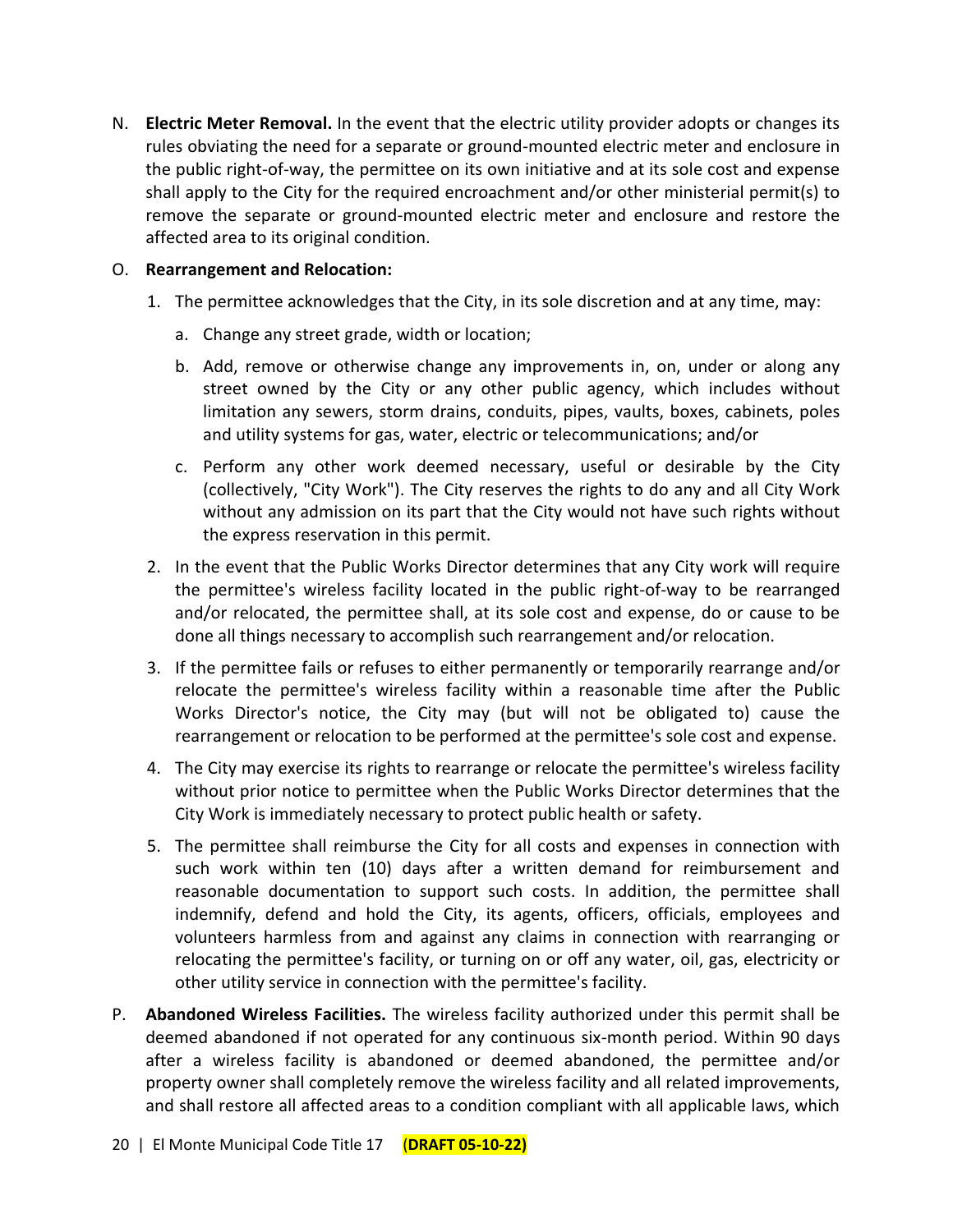includes without limitation the EMMC. In the event that neither the permittee nor the property owner complies with the removal and restoration obligations under this condition within said 90-day period, the City shall have the right (but not the obligation) to perform such removal and restoration with or without notice, and the permittee and property owner shall be jointly and severally liable for all costs and expenses incurred by the City in connection with such removal and/or restoration activities.

## **17.90.110 – Temporary Wireless Facilities. (FULLY UPDATED)**

- A. **General Requirements for Temporary Wireless Facilities.** Except as provided in Subsection (B) on the following pages, the requirements, procedures and standards in this Section shall be applicable to all applications for a temporary wireless facility.
	- 1. Applications for Temporary Wireless Facilities.
		- a. The Community Development Director shall not approve any temporary wireless facility subject to a Temporary Wireless Permit except upon a duly filed application consistent with this Subsection and any other written application requirements or procedures the Director may publish in any publicly-stated format.
		- b. Applicants for a Temporary Wireless Permit must submit, at a minimum:
			- i. A Temporary Wireless Permit application on the most current form prepared by the Planning Division;
			- ii. A site plan that shows the proposed temporary wireless facility and its equipment, physical dimensions and placement on the proposed site relative to property lines and existing structures;
			- iii. An RF compliance report in accordance with the City's requirements; and
			- iv. An insurance certificate for general commercial liability that names the City as an additional insured, includes coverage for the time period in which the temporary wireless facility will be placed and carries at least \$1,000,000.00 in coverage per occurrence.
		- c. Applications must be submitted in person to the Planning Division unless the Community Development Director grants written consent to receive an application by mail or electronic means. No pre-submittal conference or appointment is required for a Temporary Wireless Permit application.
	- 2. Administrative review for Temporary Wireless Facilities. After the Planning Division has received a duly filed application for a Temporary Wireless Permit, it shall be reviewed for completeness. After the Planning Division deems the application complete, the Community Development Director shall review the application for conformance with the required findings in Subsection (A)(4) on the following page.
	- 3. Notices. A public hearing, mailed notices or site postings shall not be required for temporary wireless facilities.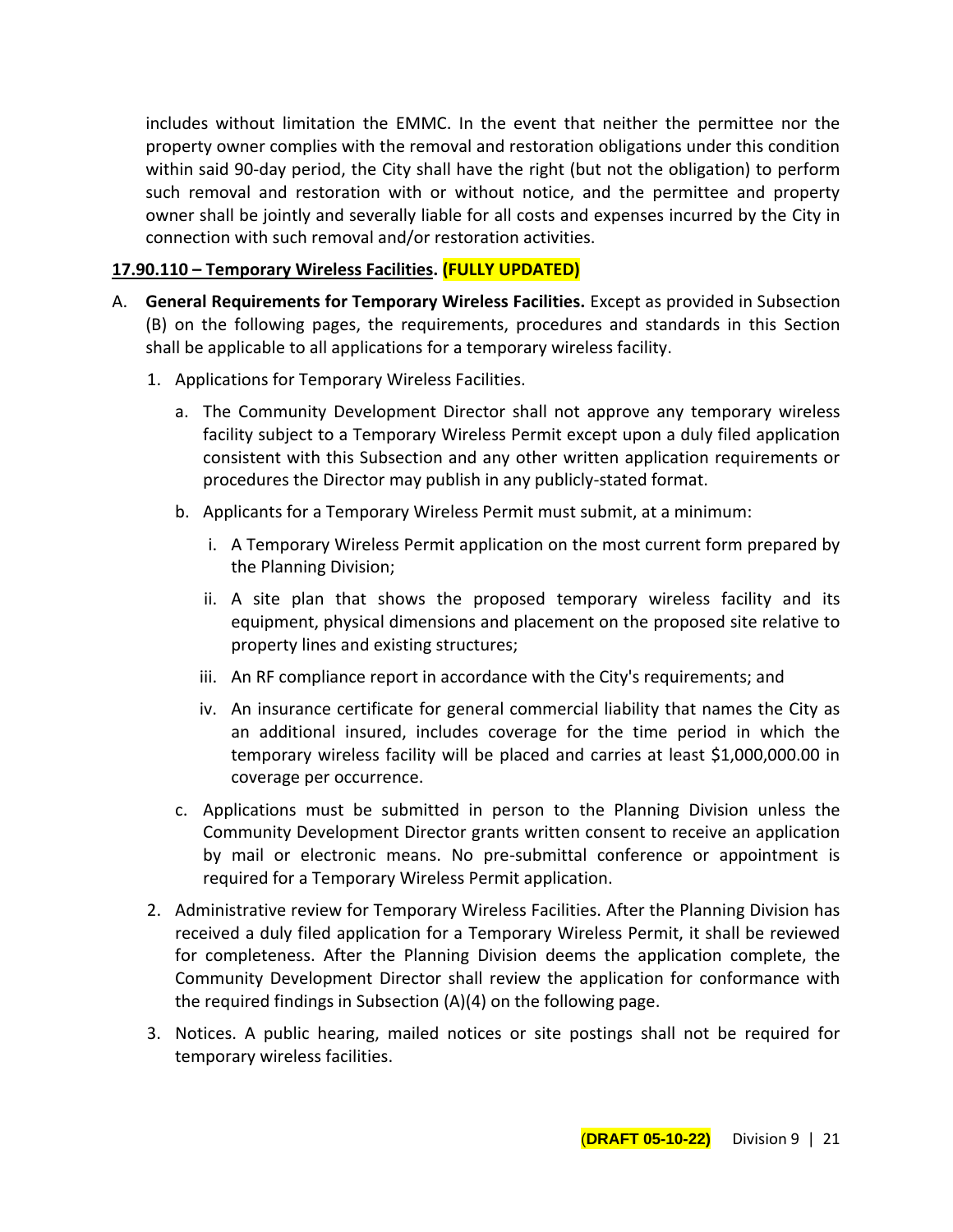- 4. Required Findings for Temporary Wireless Facilities. The Community Development Director shall make all of the following findings through a Decision Letter prior to approving or conditionally approving a Temporary Wireless Permit:
	- a. The proposed temporary wireless facility will not exceed 50 feet in overall height above ground level unless the Community Development Director finds that exceeding the 50-foot overall height limit is necessary to integrate a nonfreestanding temporary wireless facility with the underlying support structure;
	- b. The proposed temporary wireless facility will be placed as far away from adjacent property lines to the furthest extent as possible, or otherwise in a location that will be least likely to cause adverse impacts on adjacent properties;
	- c. Any excavation or ground disturbance associated with the temporary wireless facility will not exceed two (2) feet below grade;
	- d. The proposed temporary wireless facility will be compliant with all generally applicable public health and safety laws and regulations, which includes without limitation compliance with maximum permissible exposure limits for human exposure to RF emissions established by the FCC;
	- e. The proposed temporary wireless facility will not create any nuisance or violate any noise limits applicable to the proposed location;
	- f. The proposed temporary wireless facility will be identified with a sign that clearly identifies the following: (i) the site operator; (ii) the operator's site identification name or number; and (iii) a working telephone number answered 24 hours per day, seven (7) days per week by a live person who can exert power-down control over the antennas;
	- g. The proposed temporary wireless facility will be removed within 30 days after the Community Development Director grants the Temporary Wireless Permit, or such longer time as found reasonably related to the applicant's need or purpose for the temporary wireless facility; and
	- h. The applicant has not been denied a Conditional Use Permit for any permanent wireless facility in the same or substantially the same location within the previous 365 days.
- 5. Decisions. The Community Development Director shall make its decision through a Decision Letter. If the permit is denied (with or without prejudice), the letter must contain the reasons for the decision. In addition, the letter shall include instructions on how to file an appeal.
- B. **Temporary Wireless Facilities for Emergencies.** Temporary wireless facilities may be placed and operated within the City without a Temporary Wireless Permit only when a duly authorized federal, state, county or City official declares an emergency within a region that includes the City in whole or in part. Any temporary wireless facilities placed pursuant to this Section must be removed within 15 days after the date the emergency is lifted. Any person or entity that places temporary wireless facilities pursuant to this Section must send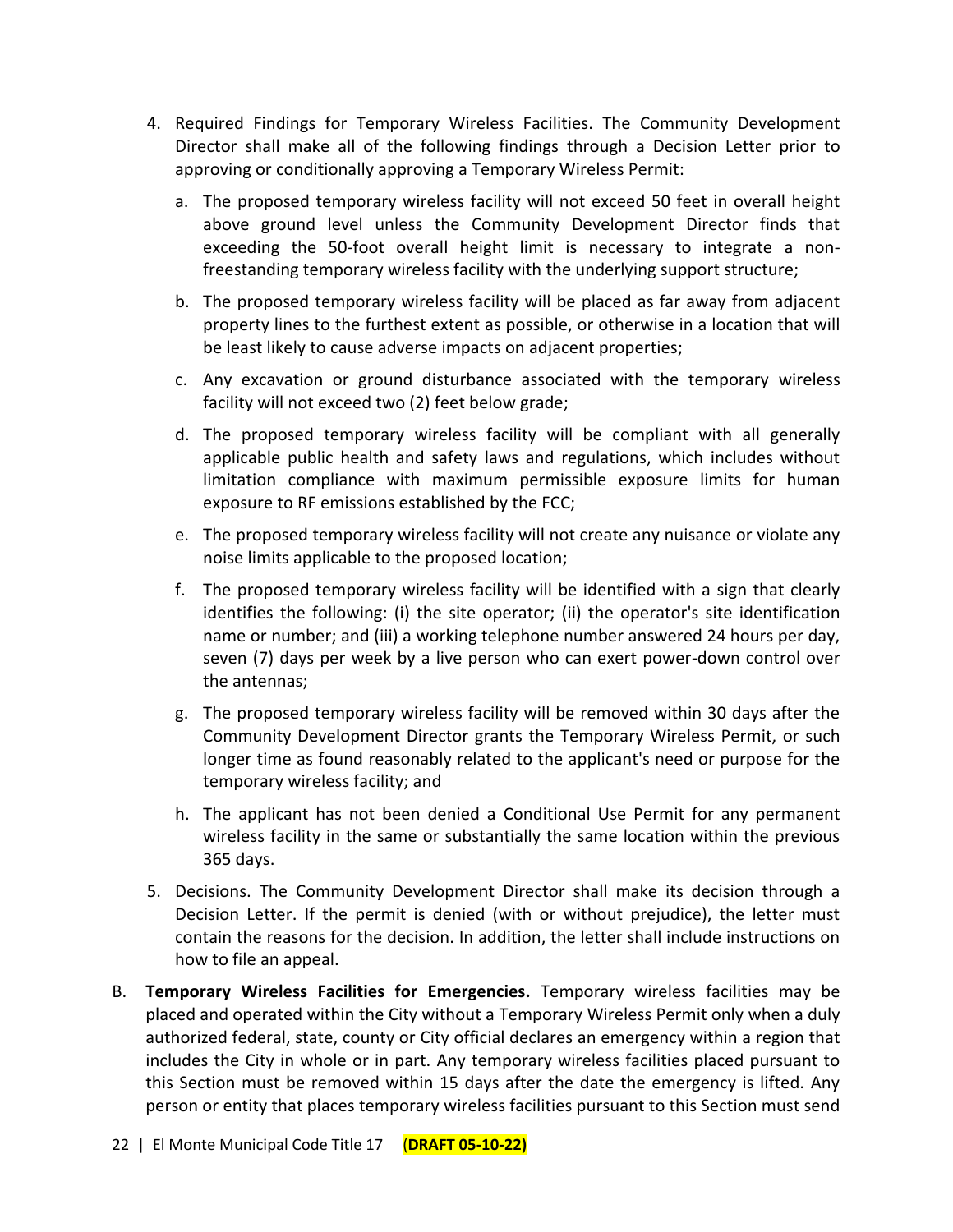a written notice that identifies the site location and person responsible for its operation to the Community Development Director as soon as reasonably practicable.

# **17.90.120 – Amortization of Nonconforming Wireless Facilities. (RENUMBERED)**

A. Any non-conforming wireless facilities in existence at the time this Chapter becomes effective must be brought into conformance with this Chapter in accordance with the amortization schedule in this Section. As used in this Section, the "fair market value" will be the construction costs listed on the building permit application for the subject wireless facility and the "minimum years" allowed will be measured from the date on which this Chapter becomes effective. Refer to Table 17.90-1 for the determined fair market value based on minimum years allowed:

| Table 17.90-1 – Amortization Period Based on Fair Market Value |                        |
|----------------------------------------------------------------|------------------------|
| Fair Market Value on Effective Date:                           | Minimum Years Allowed: |
| Less than \$50,000                                             |                        |
| \$50,000 to \$500,000                                          | 10                     |
| Greater than \$500,000                                         | 15                     |

- B. The Community Development Director or Public Works Director may grant a written extension to a date certain when the wireless facility owner shows:
	- 1. Good faith effort to cure non-conformance;
	- 2. The application of this Section would violate applicable laws; or
	- 3. Extreme economic hardship would result from strict compliance with the amortization schedule.
	- 4. Any extension must be the minimum time period necessary to avoid such extreme economic hardship. The Director may not grant any permanent exemption from this Section.
- C. Nothing in this Section is intended to limit any permit term to less than ten (10) years. In the event that the amortization required in this Section would reduce the permit term to less than ten (10) years for any permit granted on or after January 1, 2007, then the minimum years allowed will be automatically extended by the difference between ten (10) years and the number of years since the City granted such permit. Nothing in this Section is intended or may be applied to prohibit any collocation or modification covered under 47 U.S.C. § 1455(a) on the basis that the subject wireless facility is a legal nonconforming wireless facility.

# **17.90.130 – Time Periods. (NEW)**

A. **Conditional Use Permits.** Refer to Section 17.123.050 (Conditional and Minor Use Permits – Time Periods) of this Title.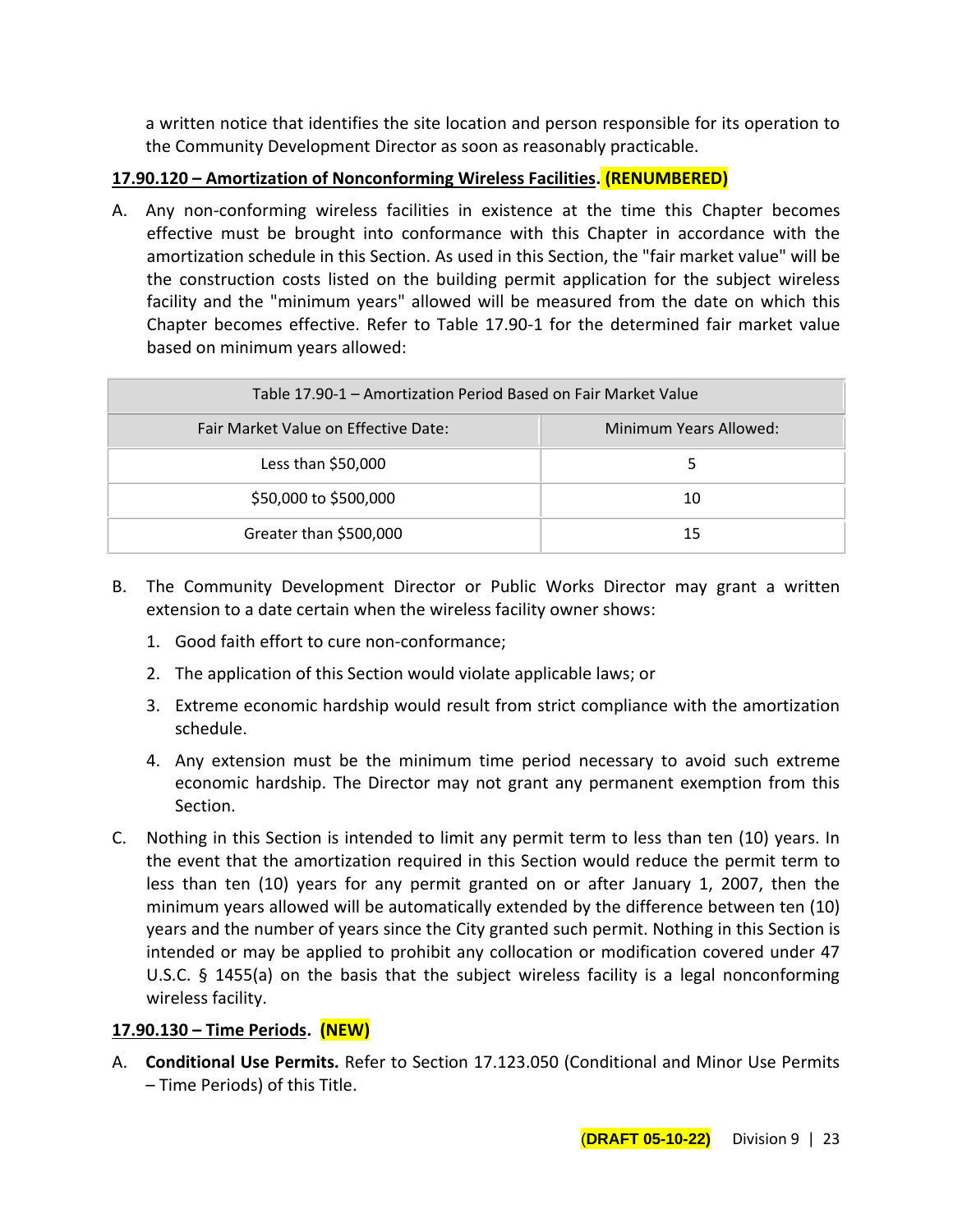B. **Administrative Wireless Permit.** The permit shall be valid for 12 months after the date of approval. If the applicant has proceeded in good faith toward the implementation of the Administrative Wireless Permit as determined by the Community Development Director or Public Works Director, the applicant may request a 12-month extension. The applicant shall submit the request prior to the expiration date. The extension shall be considered by the Community Development Director or Public Works Director within 30 days of the request. No additional extensions shall be permitted.

## **17.90.140 – Appeals. (NEW)**

- A. **Conditional Use Permits.** Planning Commission decisions are appealable to the City Council. Refer to Section 17.10.100 (General Regulations – Ability to Appeal) of this Title for additional information.
- B. **Administrative Wireless Permits and Temporary Wireless Permit.** The Community Development Director's and Public Works Director's decisions are appealable to the City Manager. The City Manager's decision shall be final. Refer to Section 17.10.100 (General Regulations – Ability to Appeal) of this Title for additional information.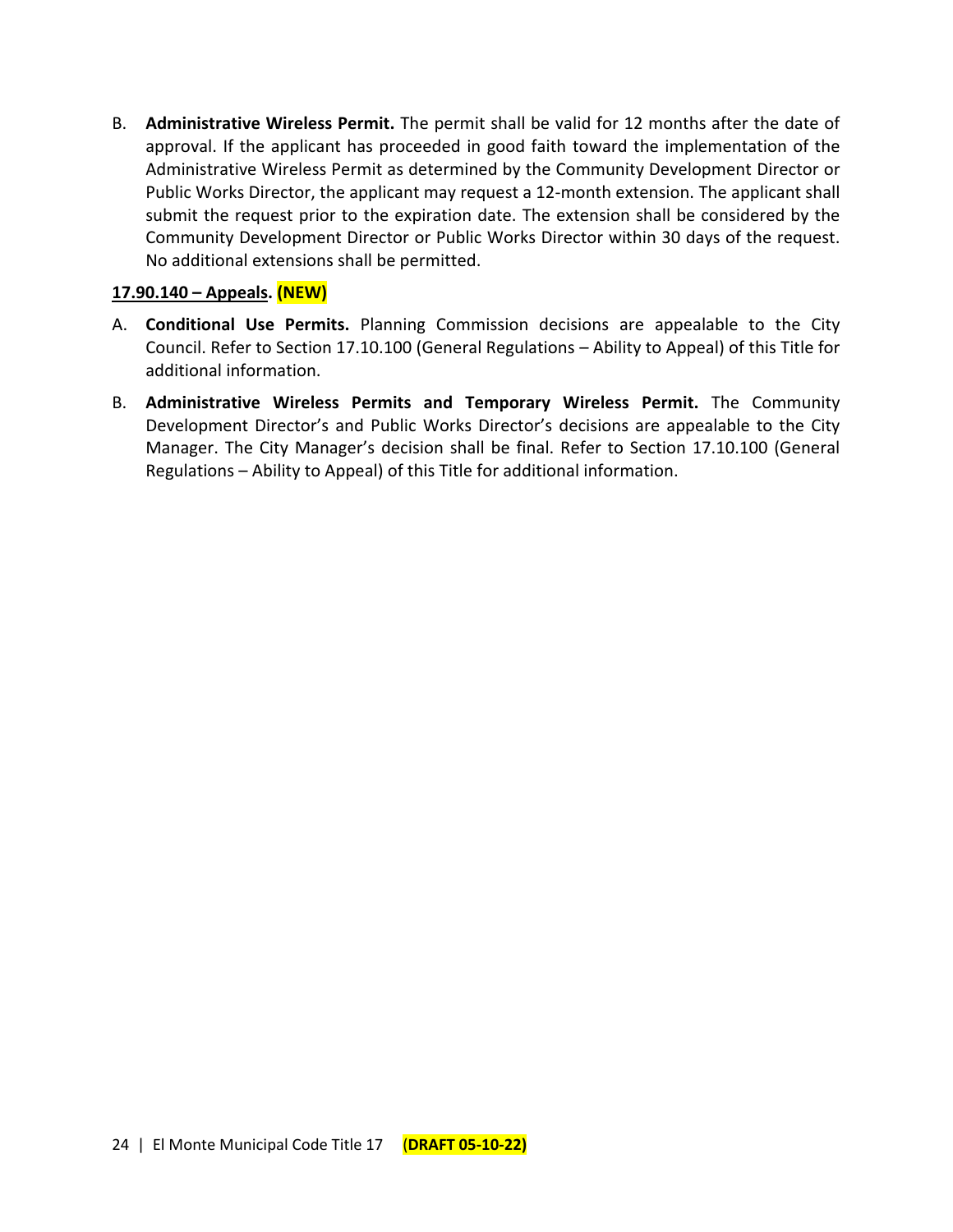# **CHAPTER 17.92 – WIRELESS – ELIGIBLE FACILITIES REQUEST (6409)**

## **Sections.**

- 17.92.010 Purpose.
- $17.92.020 -$  Applicability.
- 17.92.030 Required Approvals and Approval Authority.
- 17.92.040 Application Requirements.
- 17.92.050 Notices, Findings and Decisions.
- 17.92.060 Standard Conditions of Approval.
- 17.92.070 Time Periods.
- 17.92.080 Appeals.

## **17.92.010 – Purpose. (RENUMBERED)**

- A. **Background.** Section 6409(a) of the Middle Class Tax Relief and Job Creation Act of 2012, Pub. L. 112-96, codified as 47 U.S.C. § 1455(a) ("Section 6409"), generally requires that state and local governments "may not deny, and shall approve" requests to collocate, remove or replace transmission equipment at an existing tower or base station. Federal Communications Commission ("FCC") regulations interpret this statute and establish procedural rules for local review, which generally preempt certain subjective land-use regulations, limit permit application content requirements and provide the applicant with a potential "deemed granted" remedy when the state or local government fails to approve or deny the request within sixty (60) days after submittal (accounting for any tolling periods). Moreover, whereas Section 704 of the Telecommunications Act of 1996, Pub. L. 104-104, codified as 47 U.S.C. § 332, applies to only "personal wireless service facilities" (e.g., cellular telephone towers and equipment), Section 6409 applies to all "wireless" facilities licensed or authorized by the FCC (e.g., cellular, Wi-Fi, satellite, microwave backhaul, etc.).
- B. **Findings.** The City Council finds that the overlap between wireless deployments covered under Section 6409 and other wireless deployments, combined with the different substantive and procedural rules applicable to such deployments, creates a potential for confusion that harms the public interest in both efficient wireless facilities deployment and carefully planned community development in accordance with local values. The City Council further finds that a separate permit application and review process specifically designed for compliance with Section 6409 contained in a separate Section devoted to Section 6409 will mitigate such potential confusion, streamline local review and preserve the City's land-use authority to maximum extent possible.
- C. **Intent.** The intent of this Chapter to establish reasonable and uniform standards and procedures in a manner that protects and promotes the public health, safety and welfare, consistent with and subject to federal and California state law, for collocations and modifications to existing wireless facilities pursuant to Section 6409 and related FCC regulations codified in 47 C.F.R. §§ 1.40001 et seq.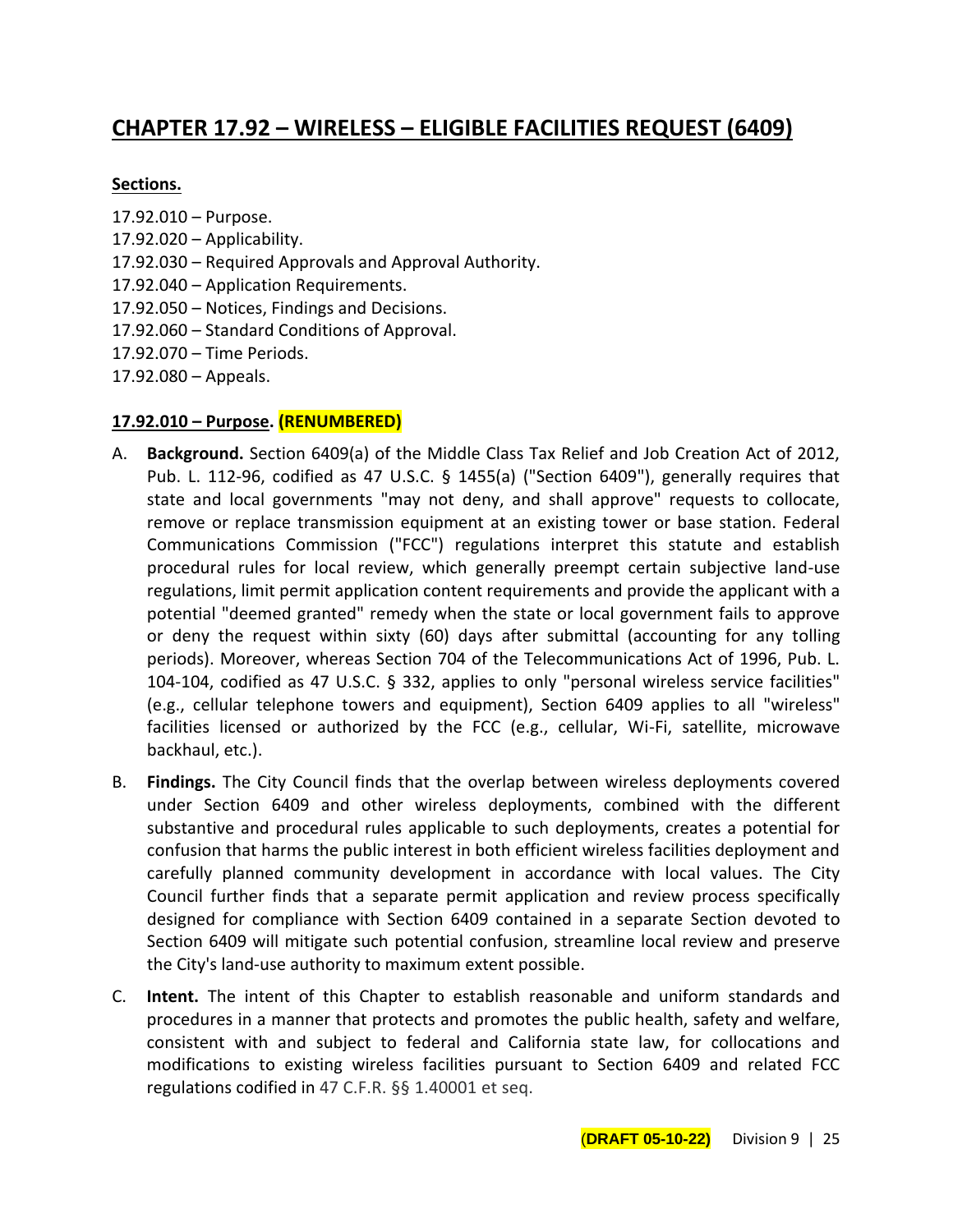This Chapter is not intended to, nor shall it be interpreted or applied to:

- 1. Prohibit or effectively prohibit any personal wireless service provider's ability to provide personal wireless services;
- 2. Prohibit or effectively prohibit any entity's ability to provide any interstate or intrastate telecommunications service, subject to any competitively neutral and nondiscriminatory rules, regulations or other legal requirements for rights-of-way management;
- 3. Unreasonably discriminate among providers of functionally equivalent services;
- 4. Deny any request for authorization to place, construct or modify personal wireless service facilities on the basis of environmental effects of radio frequency emissions to the extent that such wireless facilities comply with the FCC's regulations concerning such emissions;
- 5. Prohibit any collocation or modification that the City may not deny under federal or California state law;
- 6. Impose any unfair, unreasonable, discriminatory or anticompetitive fees that exceed the reasonable cost to provide the services for which the fee is charged; or
- 7. Otherwise authorize the City to preempt any applicable federal or California state law.

# **17.92.020 – Applicability. (RENUMBERED)**

This Section applies to all requests for approval to collocate, replace or remove transmission equipment at an existing wireless tower or base station submitted pursuant to Section 6409. However, the applicant may voluntarily elect to seek a Conditional Use Permit or Administrative Wireless Permit subject to the provisions of Chapter 17.90 (Wireless – New and Substantially Changed) of this Title.

# **17.92.030 – Required Approvals and Approval Authority. (RENUMBERED)**

A. **Section 6409 Approval.** Any request to collocate, replace or remove transmission equipment at an existing wireless tower or base station submitted with a written request for approval under Section 6409 shall require administrative approval from the City consistent with all valid and enforceable terms and conditions of the underlying use permit or other prior regulatory authorization for the tower or base station (a "Section 6409 Permit").

A Section 6409 Permit shall be subject to the Public Works Director's review and approval the facility is located in the public right-of-way and subject to the Planning Division's review and approval for all other facilities. Each Section 6409 Permit shall be approved, conditionally approved or denied without prejudice pursuant to the standards and procedures contained in this Chapter.

B. **Other Permits and Regulatory Approvals.** No collocation or modification approved pursuant to this Chapter may occur unless the applicant also obtains all other permits and regulatory approvals as may be required by any other federal, state or local government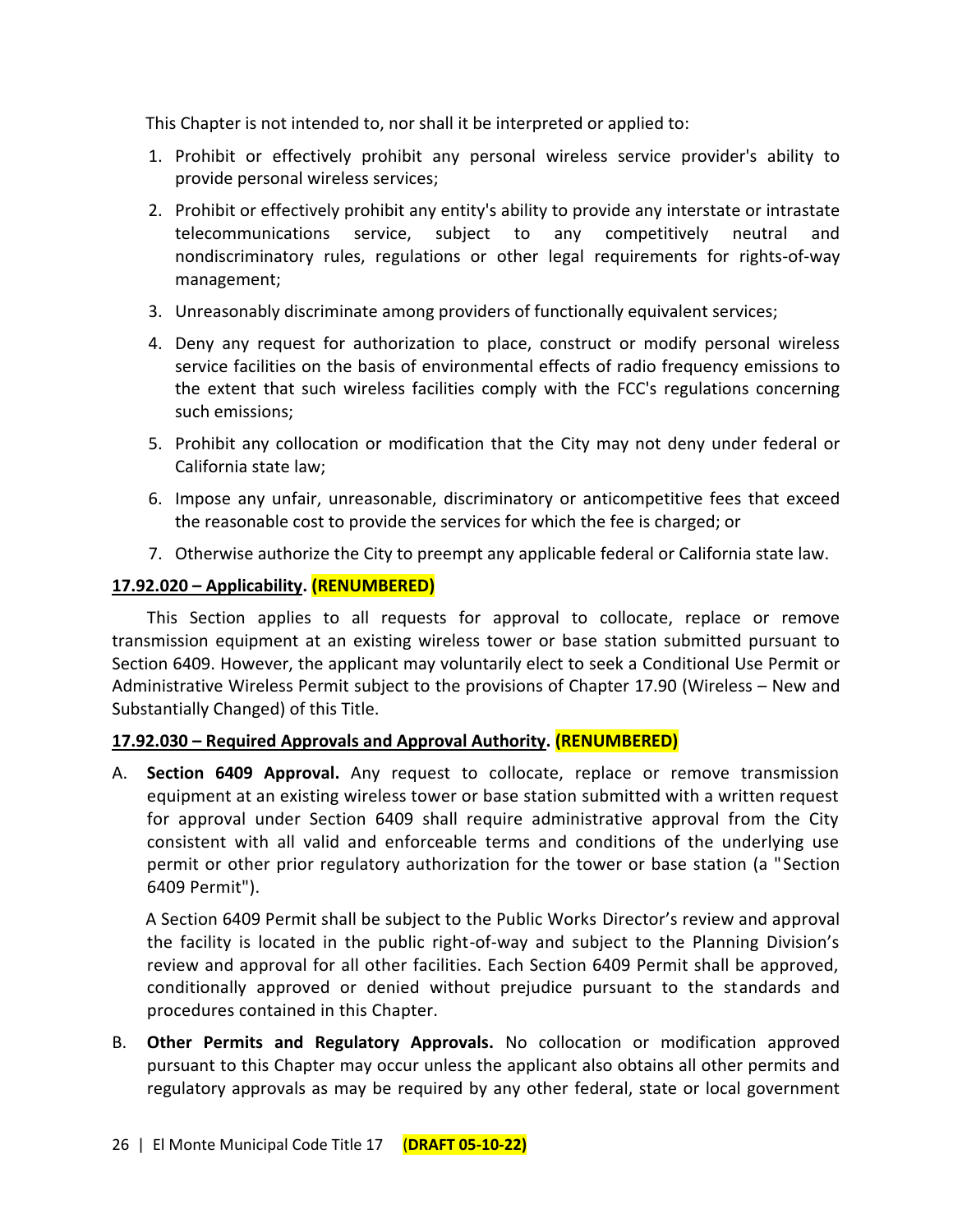agencies, which includes without limitation any permits and/or regulatory approvals issued by other City Departments. Furthermore, any Section 6409 approval granted under this Chapter shall remain subject to any and all lawful conditions and/or legal requirements associated with such other permits or regulatory approvals.

## **17.92.040 – Application Requirements. (FULLY UPDATED)**

- A. **Application Required.** The City shall not approve any request for a Section 6409 Permit except upon a duly filed application consistent with this Section and any other written rules the Community Development Director or Public Works Director may establish from time to time in any publicly-stated format.
- B. **Application Content.** All applications for a Section 6409 Permit must include all the information and materials required by the Community Development Director or Public Works Director for the application. In addition, the City Council authorizes the Community Development Director and Public Works Director to do the following:
	- 1. Develop, publish and from time-to-time update or amend permit application requirements, forms, checklists, guidelines, informational handouts and other related materials that are found necessary, appropriate or useful for processing a Section 6409 permit. However, the Community Development Director or Public Works Director may not require documentation proving the need or presenting the business case for the proposed modification; and
	- 2. Establish other reasonable rules and regulations, which may include, without limitation, regular hours for appointments with applicants, as deemed necessary or appropriate to organize, document and manage the application intake process. All such rules and regulations must be in written form and publicly stated to provide applicants with prior notice.
- C. **Procedures for a Duly Filed Application.** Any application for a Section 6409 Permit will not be considered duly filed unless submitted in accordance with the procedures in this Subsection:
	- 1. Pre-Submittal Conference:
		- a. Before application submittal, the applicant must schedule and attend a presubmittal conference with the Planning Division or Public Works Department for all proposed collocations or modifications to any concealed or camouflaged wireless tower or base station. Pre-submittal conferences for all other proposed collocations or modifications are strongly encouraged but not required.
		- b. The pre-submittal conference is intended to streamline the review process through informal discussion that includes, without limitation, the appropriate project classification and review process, including whether the project qualifies for approval pursuant to Section 6409 or not; any latent issues in connection with the existing wireless tower or base station, including compliance with generally applicable rules for public health and safety; potential concealment issues or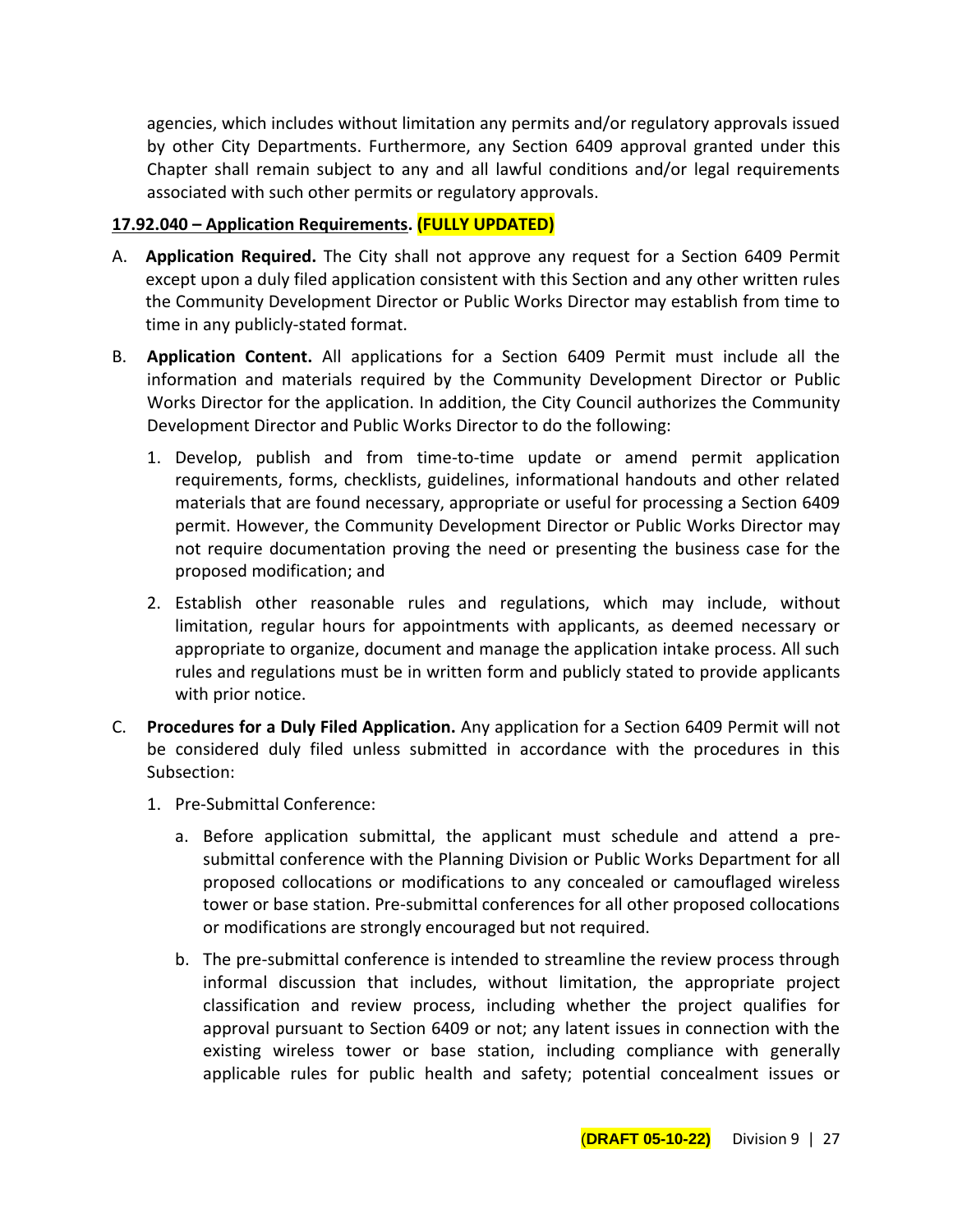concerns (if applicable); coordination with other City Departments responsible for application review; and application completeness issues.

- c. To mitigate unnecessary delays due to application incompleteness, applicants are encouraged (but not required) to bring any draft applications or other materials so that City may provide informal feedback and guidance about whether such applications or other materials may be incomplete or unacceptable.
- d. The City shall use reasonable efforts to provide the applicant with an appointment within five (5) working days after receiving a written request and any applicable fee or deposit to reimburse the City for its reasonable costs to provide the services rendered in the pre-submittal conference.
- 2. Submittal Appointment:
	- a. All applications must be submitted to the City at a pre-scheduled appointment. Applicants may submit up to five (5) applications per appointment with the Public Works Department for all facilities in the public right-of-way and the Planning Division for all other facilities.
	- b. The City shall use reasonable efforts to provide the applicant with an appointment within five (5) working days after receiving a written request and, if applicable, confirms that the applicant complied with the pre-submittal conference requirement. Any application received without an appointment, whether delivered in-person, by mail or through any other means, will not be considered duly filed unless the applicant received a written exemption from the Community Development Director or Public Works Director prior to the submittal.
- D. **Applications Deemed Withdrawn.** To promote efficient review and timely decisions, any application governed under this Chapter will be automatically deemed withdrawn by the applicant when the applicant fails to tender a substantive response to the City within 90 calendar days after the application was deemed incomplete in a written notice to the applicant. The Community Development Director or Public Works Director, at his or her discretion, may grant a written extension for up to an additional 30 calendar days when the applicant submits a written request prior to the 90th day that shows good cause to grant the extension. Delays due to circumstances outside the applicant's reasonable control will be considered good cause to grant the extension.

# E. **Peer and Independent Consultant Review:**

- 1. Authorization. The City Council authorizes the Community Development Director and Public Works Director to, at their discretion, select and retain an independent consultant with specialized training, experience and/or expertise in telecommunications issues in connection with any permit application.
- 2. Scope. The Community Development Director or Public Works Director may request an independent consultant review on any issue that involves specialized or expert knowledge in connection with wireless facilities deployment or permit applications for wireless facilities, which include without limitation: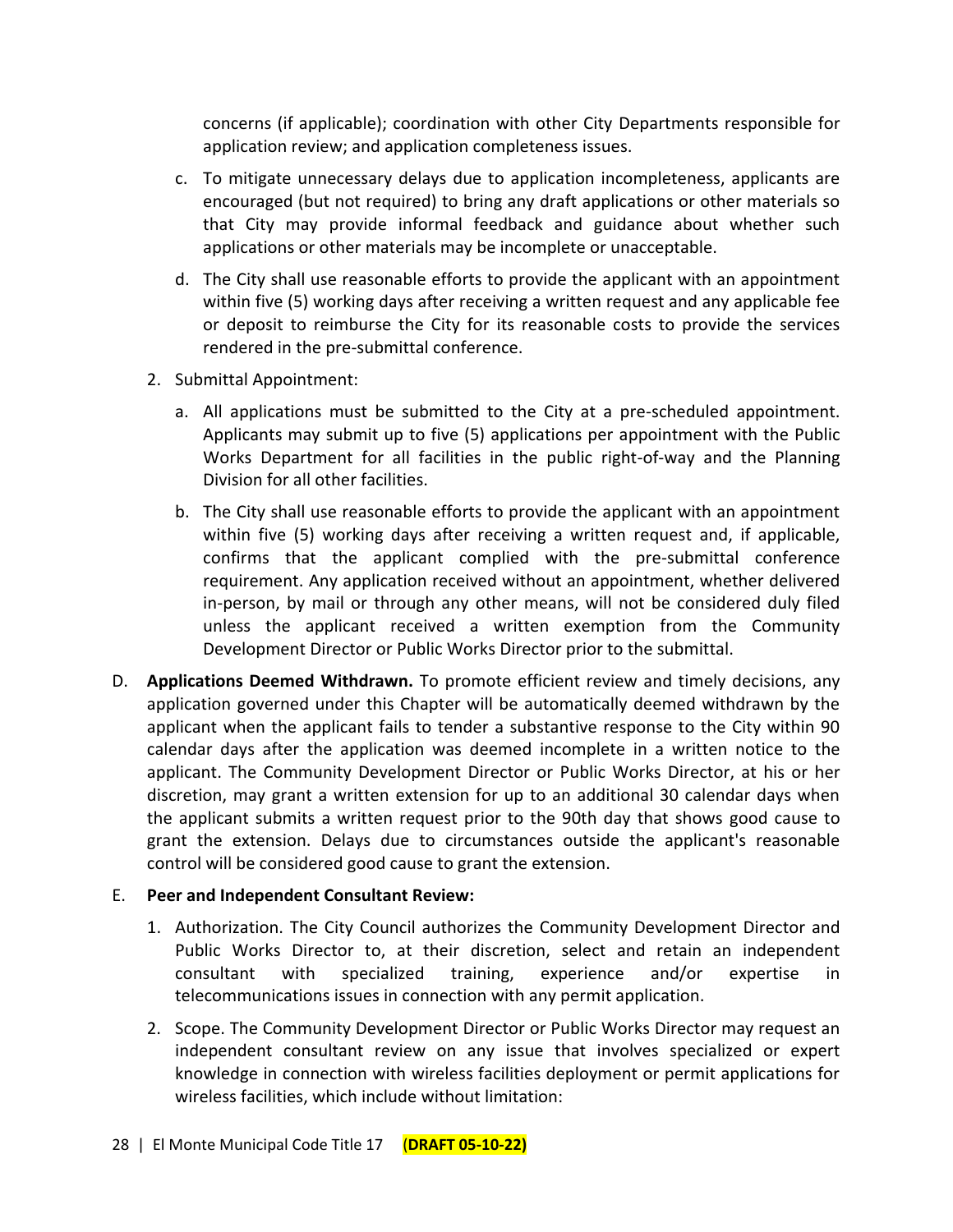- a. Permit application completeness and/or accuracy;
- b. Pre-construction planned compliance with applicable regulations for human exposure to RF emissions;
- c. Post-construction actual compliance with applicable regulations for human exposure to RF emissions;
- d. The applicability, reliability and/or sufficiency of any information, analyses or methodologies used by the applicant to reach any conclusions about any issue with the City's discretion to review; and
- e. Any other issue identified by the Community Development Director or Public Works Director that requires expert or specialized knowledge. The Community Development Director or Public Works Director may request that the independent consultant prepare written reports, testify at public meetings, hearings and/or appeals and attend meetings with City staff and/or the applicant.
- 3. Consultant Fees:
	- a. Subject to applicable law, in the event that the Community Development Director or Public Works Director elects to retain an independent consultant in connection with any permit application, the applicant shall be responsible for the reasonable costs in connection with the services provided, which may include without limitation any costs incurred by the independent consultant to attend and participate in any meetings or hearings.
	- b. If the City elects to retain an independent consultant, the City shall collect a fee prior to accepting an application for filing. The amount of the fee collected shall be in accordance with the most recently adopted City Council Resolution.

# **17.92.050 – Notices, Decisions and Findings. (FULLY UPDATED)**

- A. **Administrative Review.** The Planning Division or Public Works Department shall administratively review a complete and duly filed application for a Section 6409 Permit and may act on such application without prior notice or a public hearing.
- B. **Decision Notices.** The Community Development Director or Public Works Director shall make his or her decision through a Decision Letter. Such letter shall be sent to the applicant within five (5) days after City action has been taken or before the FCC Shot Clock expires (whichever occurs first). If the permit is denied, the letter must contain the reasons for the decision, a statement that the denial is without prejudice and instructions on how to file an appeal.
- C. **Necessary Findings for Approval.** The Public Works Director (for facilities in the public right-of-way) or the Community Development Director (for all other facilities) shall make the following findings prior to approving or conditionally approving a Section 6409 Permit:
	- 1. The project involves the collocation, removal or replacement of transmission equipment on an existing wireless tower or base station; and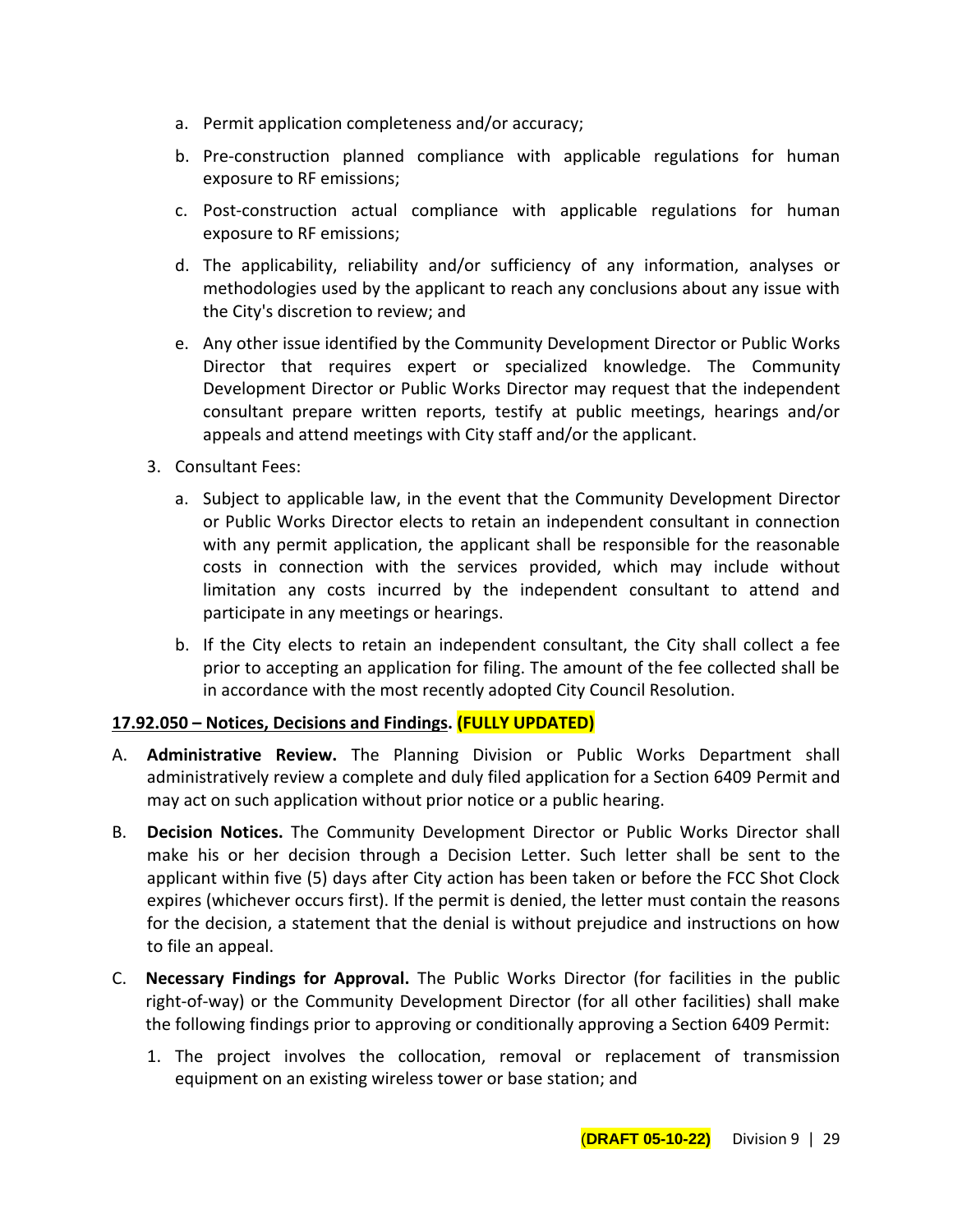- 2. The project does not substantially change the physical dimensions of the existing wireless tower or base station.
- D. **Criteria for Denial without Prejudice.** Notwithstanding any other provision in this Chapter, and consistent with all applicable federal laws and regulations, the Public Works Director (for facilities in the public right-of-way) or the Community Development Director (for all other facilities) may deny a Section 6409 Permit without prejudice, provided one of the following criteria can be met:
	- 1. The project does not meet the findings required in Subsection (C) above and on the previous page;
	- 2. The project involves the replacement of the entire support structure; or
	- 3. The project violates any legally enforceable law, regulation, rule, standard or permit condition reasonably related to public health or safety.

# **17.92.060 – Standard Conditions of Approval. (PARTIALLY UPDATED)**

Subject to any applicable limitations in federal or state law, nothing in this Chapter is intended to limit the City's authority to conditionally approve an application for a Section 6409 Permit to protect and promote the public health and safety. In addition to all other conditions adopted by the approval authority, all Section 6409 Permit approvals shall be automatically subject to the conditions in this Section. The Community Development Director or Public Works Director (or the City Manager on appeal) shall have discretion to modify or amend these conditions on a case-by-case basis as may be necessary or appropriate under the circumstances to protect public health and safety or allow for the proper operation of the approved facility consistent with the goals of this Chapter.

- A. **Permit Term.** The City's grant or grant by operation of law of a Section 6409 Permit approval constitutes a federally-mandated modification to the underlying permit or other prior regulatory authorization for the subject tower or base station, and will be regarded as a modification to the underlying approval for the subject tower or base station. The City's grant or grant by operation of law of a Section 6409 Permit approval will not extend the permit term, if any, for any underlying permit or other underlying prior regulatory authorization. Accordingly, the term for a Section 6409 Permit approval shall be coterminous with the underlying permit or other prior regulatory authorization for the subject tower or base station.
- B. **Compliance Obligations Due to Invalidation.** In the event that any court of competent jurisdiction invalidates all or any portion of Section 6409 or any FCC rule that interprets Section 6409 such that federal law would not mandate approval for any Section 6409 approval(s), such approval(s) shall automatically expire one year from the effective date of the judicial order, unless the decision would not authorize accelerated termination of previously approved Section 6409 approvals or the Community Development Director grants an extension upon written request from the permittee that shows good cause for the extension, which includes without limitation extreme financial hardship. Notwithstanding anything in the previous sentence to the contrary, the Community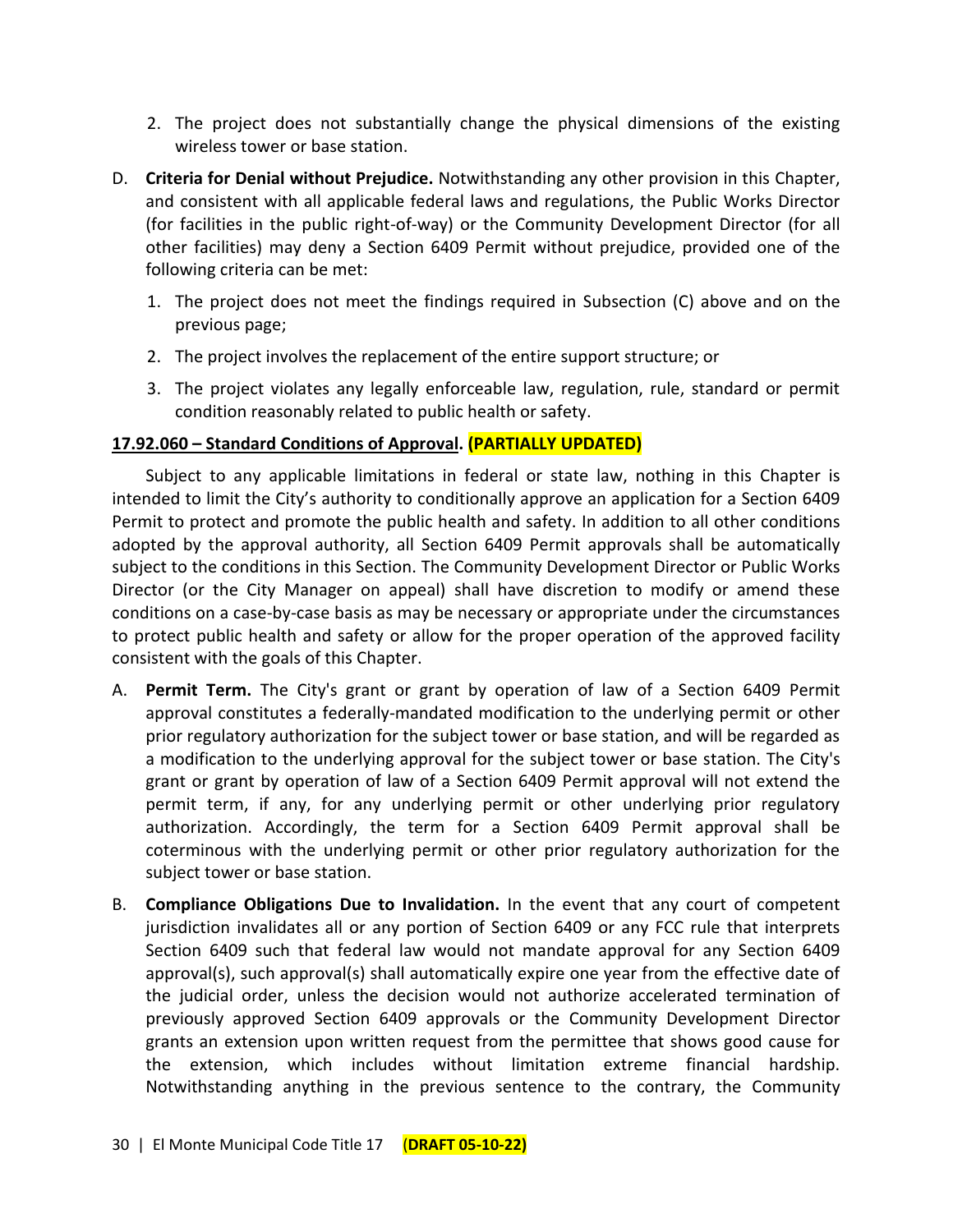Development Director may not grant a permanent exemption or indefinite extension. A permittee shall not be required to remove its improvements approved under the invalidated Section 6409 approval when it has obtained the applicable permit(s) or submitted an application for such permit(s) before the one-year period ends.

- C. **City's Standing Reserved.** The City's grant of a Section 6409 approval does not waive, and shall not be construed to waive, any standing by the City to challenge Section 6409, any FCC rules that interpret Section 6409 or any Section 6409 approval.
- D. **Compliance with Approved Plans.** Before the permittee submits any applications to the Building Division, the permittee must incorporate this Section 6409 approval, all conditions associated with this Section 6409 approval and the approved photo simulations into the project plans (the "approved plans"). The permittee must construct, install and operate the wireless facility in substantial compliance with the approved plans, as determined by the Community Development Director. Any material alterations, modifications or other changes to the approved plans, whether requested by the permittee or required by other City Departments or public agencies with jurisdiction over the wireless facility, must be submitted in a written request subject to the Community Development Director's prior review and approval. The Community Development Director may revoke the Section 6409 approval if the Community Development Director finds that the requested alteration, modification or other change causes a substantial change as that term is defined by the FCC in 47 C.F.R. § 1.40001 (b)(7), as may be amended.
- E. **Build-Out Period.** This Section 6409 approval will automatically expire one year from the approval or deemed-granted date unless the permittee obtains all other permits and approvals required to install, construct and/or operate the approved wireless facility, which includes without limitation any permits or approvals required by any federal, state or local public agencies with jurisdiction over the subject property, the wireless facility or its use. The Community Development Director may grant one written extension for up to one year when the permittee shows good cause to extend the limitations period in a written request for an extension submitted at least 30 days prior to the automatic expiration date in this condition.
- F. **Maintenance Obligations; Vandalism.** The permittee shall keep the site, which includes without limitation any and all improvements, equipment, structures, access routes, fences and landscape features, in a neat, clean and safe condition in accordance with the approved plans and all conditions in this Section 6409 approval. The permittee shall keep the site area free from all litter and debris at all times. The permittee, at no cost to the City, shall remove and remediate any graffiti or other vandalism at the site within 48 hours after the permittee receives notice or otherwise becomes aware that such graffiti or other vandalism occurred.
- G. **Compliance with Laws.** The permittee shall maintain compliance at all times with all federal, state and local statutes, regulations, orders or other rules that carry the force of law ("Laws") applicable to the permittee, the subject property, the wireless facility or any use or activities in connection with the use authorized in this Section 6409 approval, which includes without limitation any laws applicable to human exposure to RF emissions. The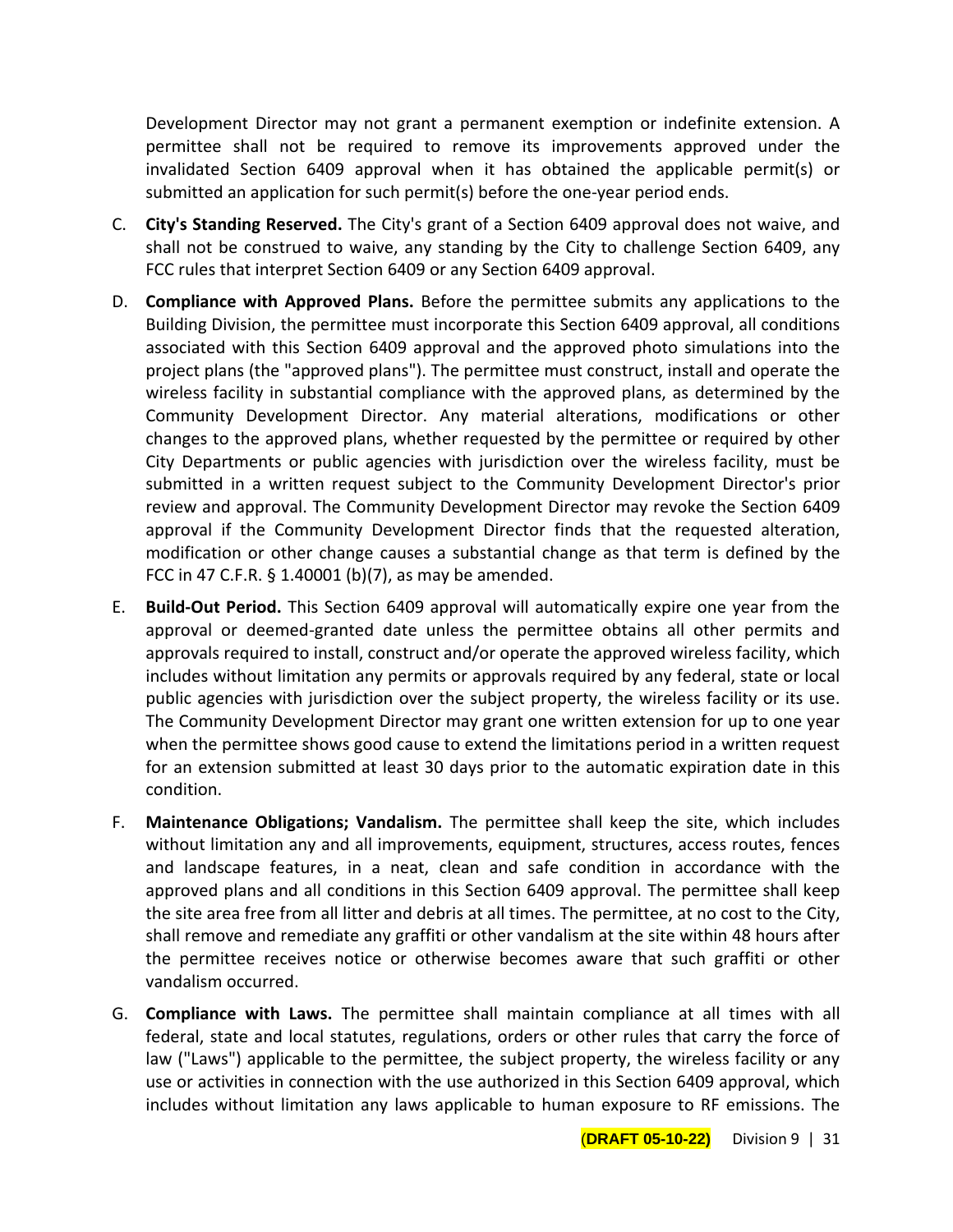permittee expressly acknowledges and agrees that this obligation is intended to be broadly construed and that no other specific requirements in these conditions are intended to reduce, relieve or otherwise lessen the permittee's obligations to maintain compliance with all laws. In the event that the City fails to timely notice, prompt or enforce compliance with any applicable provision in the EMMC, any permit, any permit condition or any applicable law or regulation, the applicant or permittee will not be relieved from its obligation to comply in all respects with all applicable provisions in the EMMC, any permit, any permit condition or any applicable law or regulation.

- H. **Adverse Impacts on Other Properties.** The permittee shall use all reasonable efforts to avoid any and all undue or unnecessary adverse impacts on nearby properties that may arise from the permittee's or its authorized personnel's construction, installation, operation, modification, maintenance, repair, removal and/or other activities at the site. Undue or unnecessary adverse impacts shall not be interpreted to mean aesthetic impacts that may result from the City's issuance of this Section 6409 approval consistent with applicable law. The permittee shall not perform or cause others to perform any construction, installation, operation, modification, maintenance, repair, removal or other work that involves heavy equipment or machines except during normal construction hours authorized by the EMMC. The restricted work hours in this condition will not prohibit any work required to prevent an actual, immediate harm to property or persons, or any work during an emergency declared by the City. The Community Development Director may issue a stop work order for any activities that violates this condition.
- I. **Inspections; Emergencies.** The permittee expressly acknowledges and agrees that the City's officers, officials, staff or other designee may enter onto the site and inspect the improvements and equipment upon reasonable prior notice to the permittee; provided, however, that the City's officers, officials, staff or other designee may, but will not be obligated to, enter onto the site area without prior notice to support, repair, disable or remove any improvements or equipment in emergencies or when such improvements or equipment threatens actual, imminent harm to property or persons. The permittee will be permitted to supervise the City's officers, officials, staff or other designee while any such inspection or emergency access occurs.
- J. **Permittee's Contact Information.** The permittee shall furnish the Community Development Director with accurate and up-to-date contact information to reach a live person responsible for the wireless facility, which includes without limitation a direct telephone number, facsimile number, mailing address and email address. The permittee shall keep such contact information up-to-date at all times and immediately provide the Community Development Director with updated contact information in the event that the contact information changes.
- K. **Indemnification.** The permittee and, if applicable, the property owner upon which the wireless facility is installed, shall defend, indemnify and hold harmless the City, City Council and City boards, commissions, agents, officers, officials, employees and volunteers from any and all: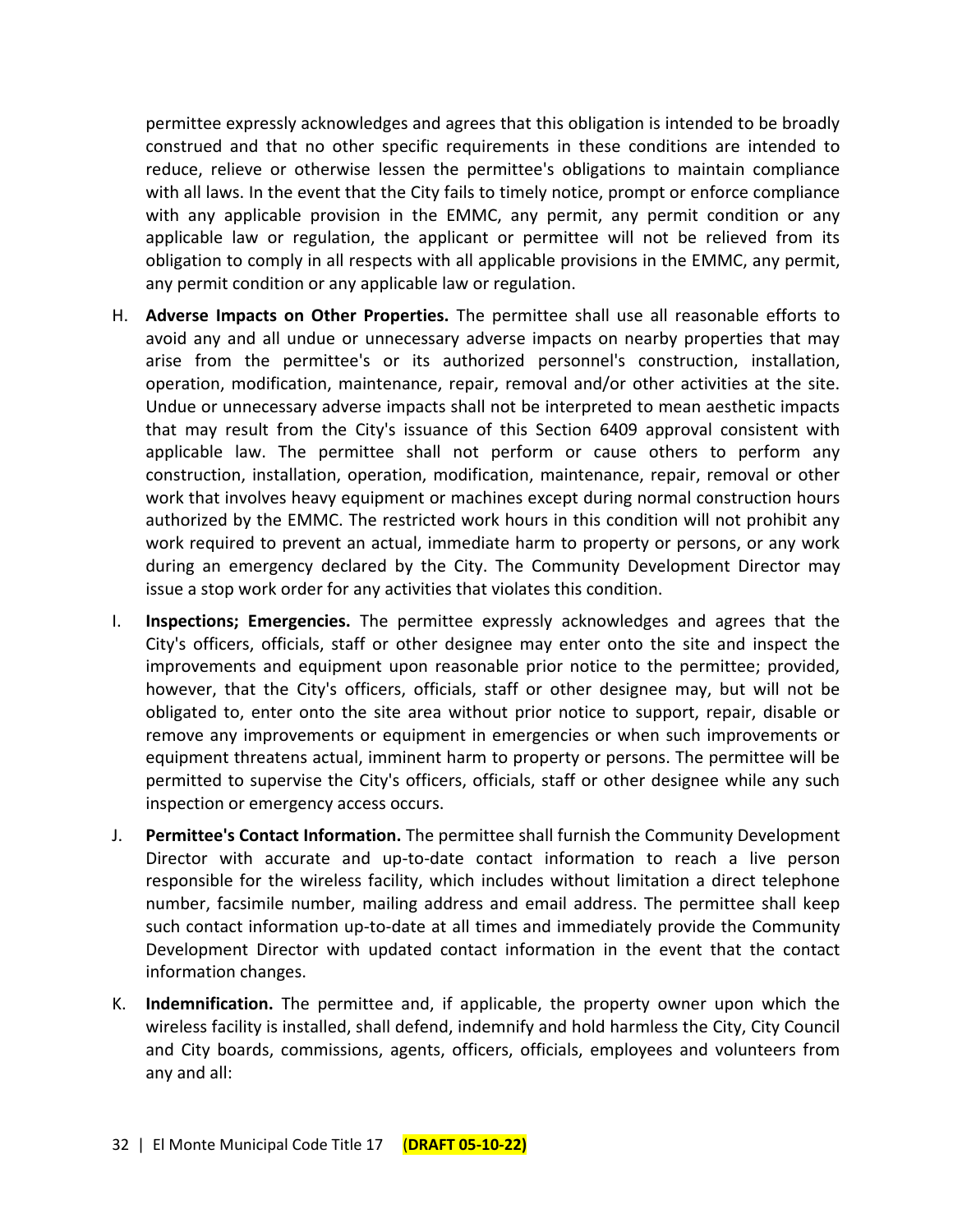- 1. Damages, liabilities, injuries, losses, costs and expenses and from any and all claims, demands, law suits, writs and other actions or proceedings ("claims") brought against the City or its agents, officers, officials, employees or volunteers to challenge, attack, seek to modify, set aside, void or annul the City's approval of this Section 6409 approval;
- 2. Other claims of any kind or form, whether for personal injury, death or property damage, that arise from or in connection with the permittee's or its agents', directors', officers', employees', contractors', subcontractors', licensees', or customers' acts or omissions in connection with this Section 6409 approval or the wireless facility. In the event the City becomes aware of any claims, the City will use best efforts to promptly notify the permittee and the private property owner and shall reasonably cooperate in the defense; and
- 3. The permittee expressly acknowledges and agrees that the City shall have the right to approve, which approval shall not be unreasonably withheld, the legal counsel providing the City's defense, and the property owner and/or permittee (as applicable) shall promptly reimburse City for any costs and expenses directly and necessarily incurred by the City in the course of the defense. The permittee expressly acknowledges and agrees that the permittee's indemnification obligations under this condition are a material consideration that motivates the City to approve this Section 6409 approval, and that such indemnification obligations will survive the expiration or revocation of this Section 6409 approval.
- L. **Performance Bond.** Before the applicable City Department issues any construction or encroachment permit, in connection with this Section 6409 approval, the permittee shall post a performance bond from a surety and in a form acceptable to the Community Development Director in an amount reasonably necessary to cover the cost to remove the improvements and restore all affected areas based on a written estimate from a qualified contractor with experience in wireless facilities removal. The written estimate must include the cost to remove all equipment and other improvements, which includes without limitation all antennas, radios, batteries, generators, utilities, cabinets, mounts, brackets, hardware, cables, wires, conduits, structures, shelters, towers, poles, footings and foundations, whether above ground or below ground, constructed or installed in connection with the wireless facility, plus the cost to completely restore any areas affected by the removal work to a standard compliant with applicable laws. In establishing or adjusting the bond amount required under this condition, and in accordance with California Government Code § 65964(a), the Community Development Director shall take into consideration any information provided by the permittee regarding the cost to remove the wireless facility to a standard compliant with applicable laws. In addition, the Community Development Director may modify this condition to the extent reasonably necessary to comply with any reasonable requirements imposed by the permittee's surety.
- M. **Recall to Approval Authority; Permit Revocation.** The Section 6409 Permit be subject to Section 17.10.130 (General Regulations – Revocation of Permits) of this Title.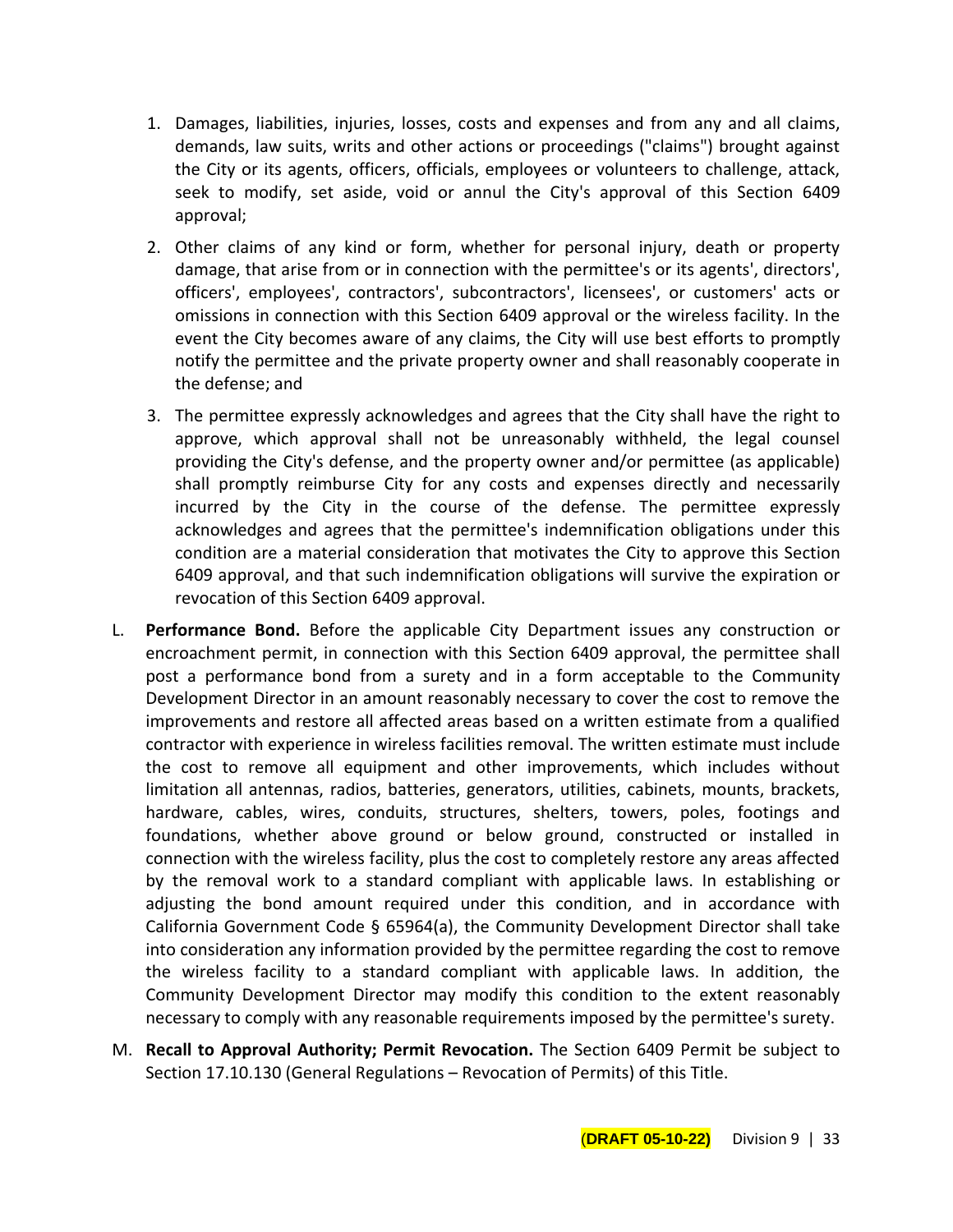- N. **Record Retention.** The permittee must maintain complete and accurate copies of all permits and other regulatory approvals issued in connection with the wireless facility, which includes without limitation this approval, the approved plans and photo simulations incorporated into this approval, all conditions associated with this approval and any ministerial permits or approvals issued in connection with this approval. In the event that the permittee does not maintain such records as required in this condition, any ambiguities or uncertainties that would be resolved through an inspection of the missing records will be construed against the permittee. The permittee may keep electronic records; provided, however, that hard copies or electronic records kept in the City's regular files will control over any conflicts between such City-controlled copies or records and the permittee's electronic copies, and complete originals will control over all other copies in any form.
- O. **Undergrounded Utilities.** In the event that other electric or communications utilities in the public right-of-way underground their facilities where the permittee's wireless facility is located, and the permittee's wireless facility is located in the public right-of-way, the permittee must underground its equipment except the antennas and antenna supports. Such undergrounding shall occur at the permittee's sole cost and expense except as reimbursed pursuant to law.
- P. **Electric Meter Removal.** In the event that the electric utility provider adopts or changes its rules obviating the need for a separate or ground-mounted electric meter and enclosure in the public right-of-way, the permittee on its own initiative and at its sole cost and expense shall apply to the City for the required encroachment and/or other ministerial permit(s) to remove the separate or ground-mounted electric meter and enclosure and restore the affected area to its original condition.

## Q. **Rearrangement and Relocation:**

- 1. The permittee acknowledges that the City, in its sole discretion and at any time, may:
	- a. Change any street grade, width or location;
	- b. Add, remove or otherwise change any improvements in, on, under or along any street owned by the City or any other public agency, which includes without limitation any sewers, storm drains, conduits, pipes, vaults, boxes, cabinets, poles and utility systems for gas, water, electric or telecommunications; and/or
	- c. Perform any other work deemed necessary, useful or desirable by the City (collectively, "City Work").
- 2. The City reserves the rights to do any and all City Work without any admission on its part that the City would not have such rights without the express reservation in this permit. In the event that the Public Works Director determines that any City Work will require the permittee's wireless facility located in the public right-of-way to be rearranged and/or relocated, the permittee shall, at its sole cost and expense, do or cause to be done all things necessary to accomplish such rearrangement and/or relocation.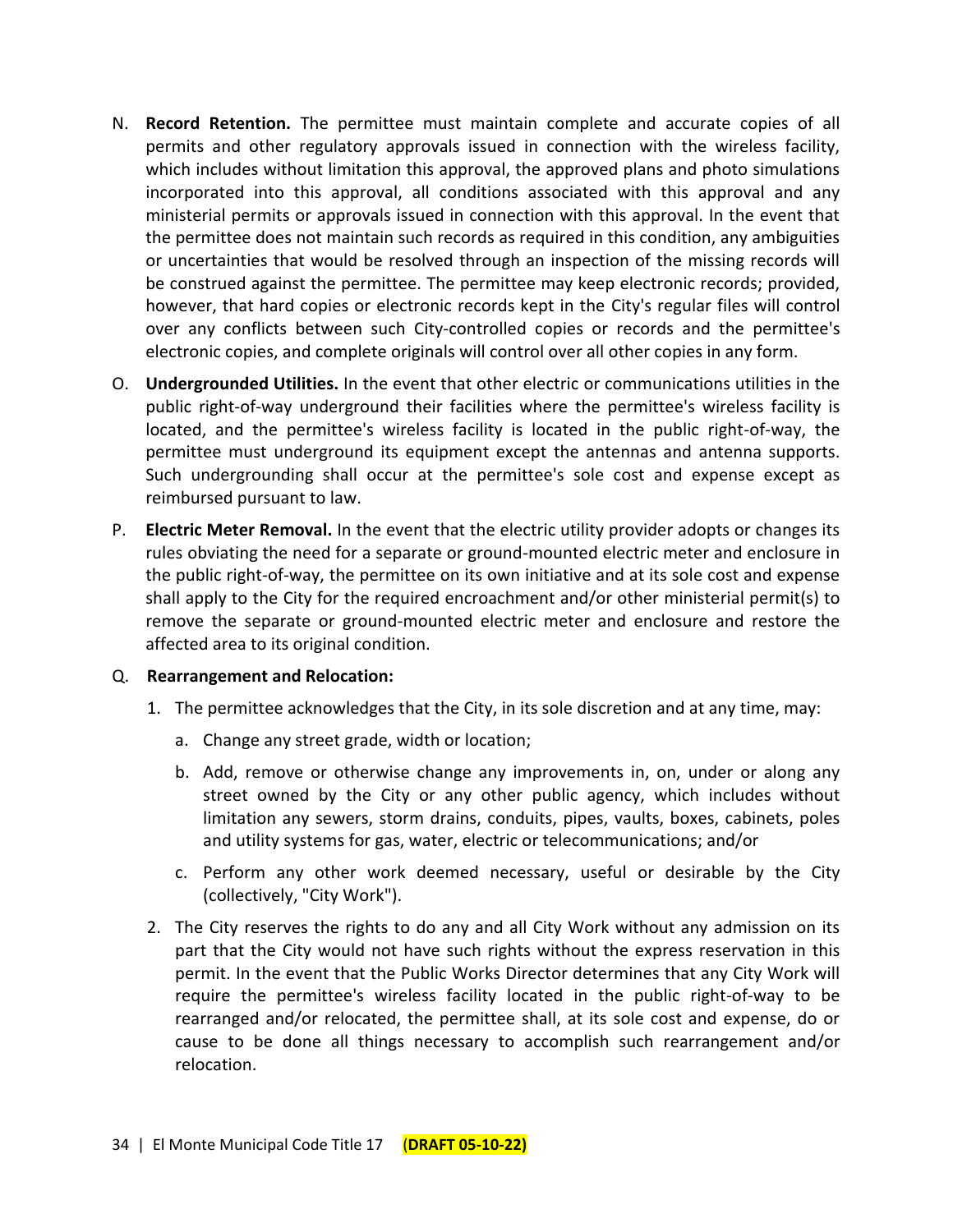- 3. If the permittee fails or refuses to either permanently or temporarily rearrange and/or relocate the permittee's wireless facility within a reasonable time after the Public Works Director's notice, the City may (but will not be obligated to) cause the rearrangement or relocation to be performed at the permittee's sole cost and expense. The City may exercise its rights to rearrange or relocate the permittee's wireless facility without prior notice to permittee when the Public Works Director determines that the City Work is immediately necessary to protect public health or safety.
- 4. The permittee shall reimburse the City for all costs and expenses in connection with such work within ten (10) days after a written demand for reimbursement and reasonable documentation to support such costs. In addition, the permittee shall indemnify, defend and hold the City, its agents, officers, officials, employees and volunteers harmless from and against any claims in connection with rearranging or relocating the permittee's facility, or turning on or off any water, oil, gas, electricity or other utility service in connection with the permittee's facility.
- R. **Abandoned Wireless Facilities.** The wireless facility authorized under this permit shall be deemed abandoned if not operated for any continuous six-month period. Within ninety (90) days after a wireless facility is abandoned or deemed abandoned, the permittee and/or property owner shall completely remove the wireless facility and all related improvements and shall restore all affected areas to a condition compliant with all applicable laws, which includes without limitation the EMMC. In the event that neither the permittee nor the property owner complies with the removal and restoration obligations under this condition within said 90-day period, the City shall have the right (but not the obligation) to perform such removal and restoration with or without notice, and the permittee and property owner shall be jointly and severally liable for all costs and expenses incurred by the City in connection with such removal and/or restoration activities.

## **17.92.070 – Time Periods. (NEW)**

A Section 6409 Permit shall be valid for 12 months after the date of approval. If the applicant has proceeded in good faith toward the implementation of the Section 6409 Permit as determined by the Community Development Director or Public Works Director, the applicant may request a 12-month extension. The applicant shall submit the request prior to the expiration date. The extension shall be considered by the Community Development Director or Public Works Director within 30 days of the request. No additional extensions shall be permitted.

## **17.92.080 – Appeals. (NEW)**

The Community Development Director's and Public Works Director's decisions are appealable to the City Manager. The City Manager's decision shall be final. Refer to Section 17.10.100 (General Regulations – Ability to Appeal) of this Title for additional information.